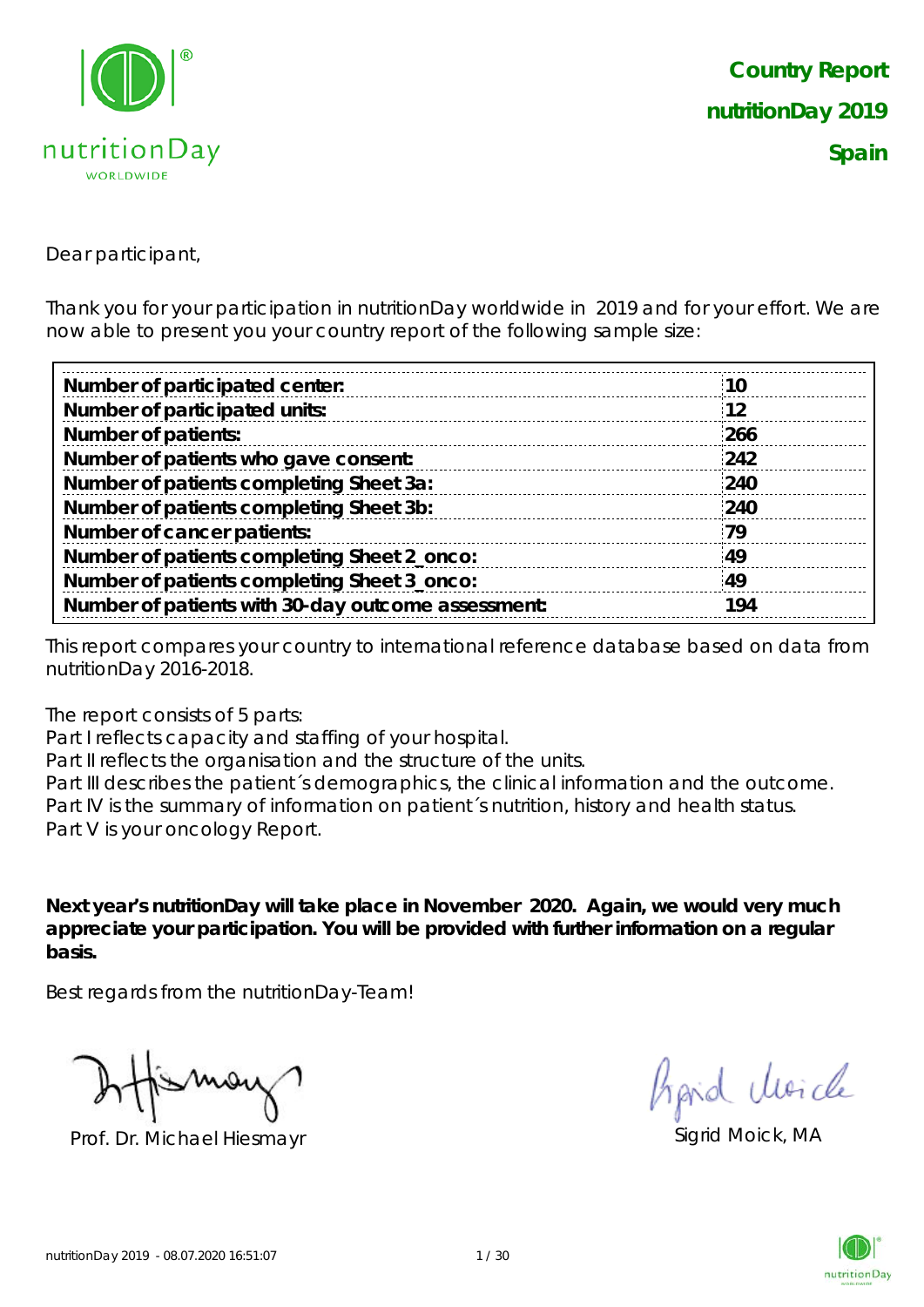# *I. Hospital capacity and staffing ("Hospital sheet")*

|                                                                                    | <b>YOUR RESULTS</b> | <b>REFERENCE RESULTS</b> |
|------------------------------------------------------------------------------------|---------------------|--------------------------|
| 1. Total number of beds in hospital                                                | 335 [93-1104]       | 333 [194-630]            |
| 2. Total number of admissions in the hospital last<br>year                         | 15835 [6983-47801]  | 18005 [9101-36130]       |
| 3. Total number of staff in the hospital                                           |                     |                          |
| <b>Total medical doctors</b>                                                       | 330 [158-884]       | 173 [80-399]             |
| <b>Medical specialists</b>                                                         | 433 [297-691]       | 116 [53-250]             |
| Medical non-specialists                                                            | 320 [320-320]       | 37 [14-84]               |
| <b>Nurses</b>                                                                      | 488 [195-1244]      | 420 [183-836]            |
| <b>Dieticians</b>                                                                  | $0 [0-1]$           | $5[2-9]$                 |
| <b>Nutritionists</b>                                                               | $1[1-2]$            | $1[0-4]$                 |
| Pharmacists                                                                        | 8 [5-31]            | $7[4-21]$                |
| Kitchen staff                                                                      | 22 [10-83]          | 31 [15-59]               |
|                                                                                    |                     |                          |
| <b>Full time equivalent</b>                                                        |                     |                          |
| <b>Total medical doctors</b>                                                       | 342 [46-845]        | 148 [60-373]             |
| <b>Medical specialists</b>                                                         | 433 [388-479]       | 98 [45-251]              |
| Medical non-specialists                                                            |                     | 36 [11-99]               |
| <b>Nurses</b>                                                                      | 90 [55-306]         | 364 [180-788]            |
| <b>Dieticians</b>                                                                  | $0 [0-1]$           | $5[2-8]$                 |
| <b>Nutritionists</b>                                                               | $1[1-1]$            | $1[0-3]$                 |
| Pharmacists                                                                        | 20 [2-38]           | $6[3-18]$                |
| Kitchen staff                                                                      | 32 [9-100]          | 29 [15-55]               |
|                                                                                    |                     |                          |
| 4. Does the hospital have a nutrition care strategy?                               | 6 (75,0%) Yes       | 498 (79,4%) Yes          |
|                                                                                    |                     |                          |
| 5. Which nutrition-related standards or routine activities exist in your hospital? |                     |                          |
| Nutrition training is available                                                    | 8 (80,0%) Yes       | 434 (66,7%) Yes          |
| Nutrition steering committee is available                                          | 4 (40,0%) Yes       | 388 (59,6%) Yes          |
| Quality indicators are recorded and reported to national<br>or regional level      | 2 (20,0%) Yes       | 263 (40,4%) Yes          |
| Quality indicators are used for internal benchmarking                              | 2 (20,0%) Yes       | 337 (51,8%) Yes          |
| Patient feedback about food and food service is collected<br>using a questionnaire | 6 (60,0%) Yes       | 475 (73,0%) Yes          |
| None                                                                               | $0(0,0\%)$ Yes      | 30 (4,6%) Yes            |
| No answer given                                                                    | $2(20,0\%)$         | 24 (3,7%)                |

#### **6. Which codes are available /routinely used in your hospital for billing and reimbursement purposes?**

| <b>Codes available</b> |
|------------------------|
|------------------------|

Nutrition Support 7 (70,0%) Yes 313 (48,1%) Yes



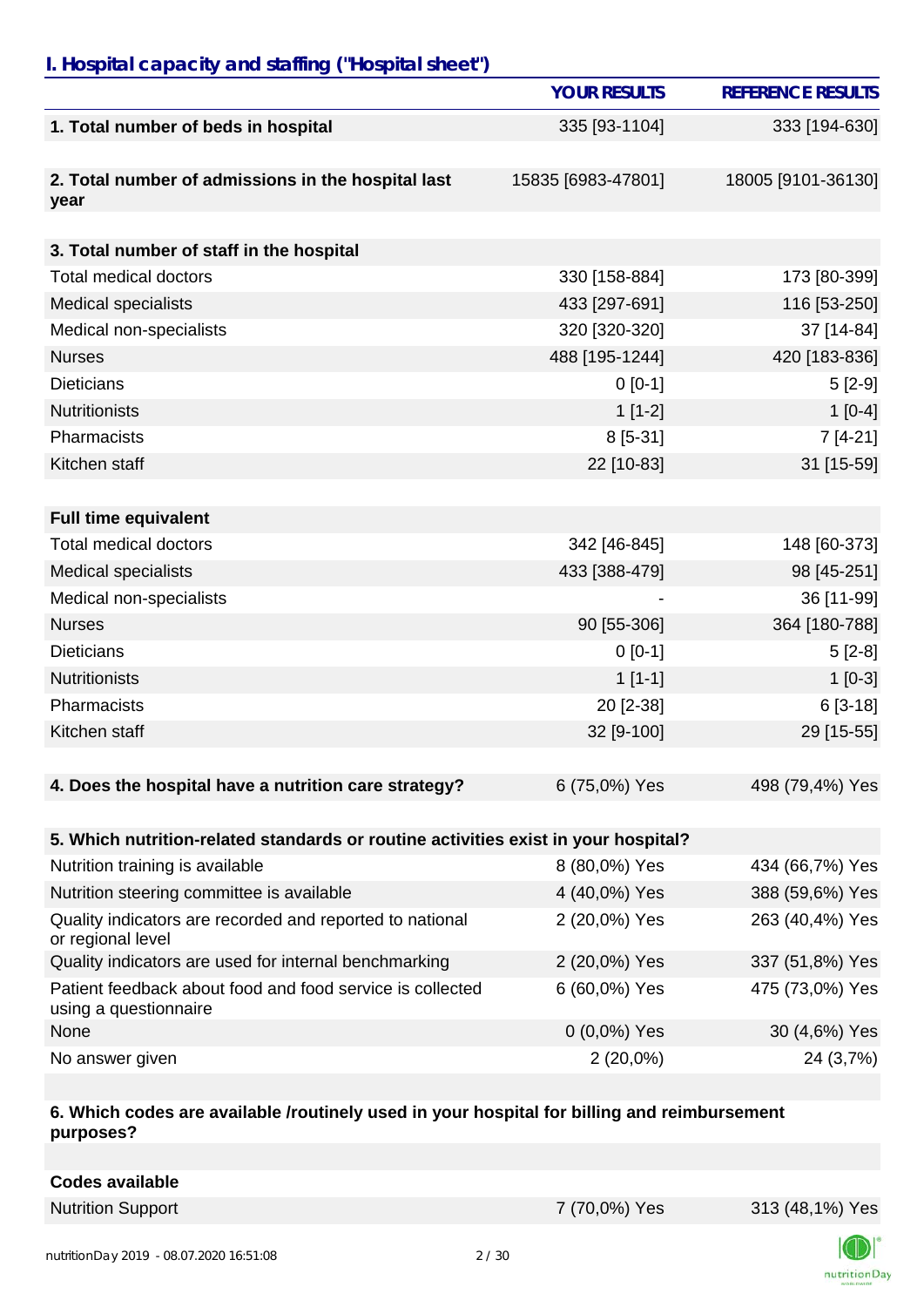| Oral nutrition supplements                                | 5 (50,0%) Yes | 239 (36,7%) Yes |
|-----------------------------------------------------------|---------------|-----------------|
| <b>Parenteral nutrition</b>                               | 7 (70,0%) Yes | 375 (57,6%) Yes |
| <b>Enteral nutrition</b>                                  | 8 (80,0%) Yes | 334 (51,3%) Yes |
| Dietary counseling                                        | 3 (30,0%) Yes | 235 (36,1%) Yes |
| Specific dietary interventions                            | 2 (20,0%) Yes | 181 (27,8%) Yes |
| Screening for malnutrition                                | 3 (30,0%) Yes | 187 (28,7%) Yes |
| <b>Risk of malnutrition</b>                               | 2 (20,0%) Yes | 160 (24,6%) Yes |
| Malnutrition (in general)                                 | 6 (60,0%) Yes | 294 (45,2%) Yes |
| Severity of malnutrition (i.e. mild, moderate, severe)    | 5 (50,0%) Yes | 280 (43,0%) Yes |
| No information available from billing/finance/controlling | 0 (0,0%) Yes  | 109 (16,7%) Yes |
| No answer given                                           |               | 42 (6,5%)       |
|                                                           |               |                 |
| <b>Codes routinely used</b>                               |               |                 |
| <b>Nutrition Support</b>                                  | 6 (60,0%) Yes | 270 (41,5%) Yes |
| Oral nutrition supplements                                | 4 (40,0%) Yes | 209 (32,1%) Yes |
| Parenteral nutrition                                      | 7 (70,0%) Yes | 343 (52,7%) Yes |
| <b>Enteral nutrition</b>                                  | 7 (70,0%) Yes | 307 (47,2%) Yes |
| Dietary counseling                                        | 3 (30,0%) Yes | 198 (30,4%) Yes |
| Specific dietary interventions                            | 2 (20,0%) Yes | 159 (24,4%) Yes |
| Screening for malnutrition                                | 2 (20,0%) Yes | 149 (22,9%) Yes |
| <b>Risk of malnutrition</b>                               | 1 (10,0%) Yes | 128 (19,7%) Yes |
| Malnutrition (in general)                                 | 5 (50,0%) Yes | 255 (39,2%) Yes |
| Severity of malnutrition (i.e. mild, moderate, severe)    | 2 (20,0%) Yes | 242 (37,2%) Yes |
| No information available from billing/finance/controlling | 0 (0,0%) Yes  | 120 (18,4%) Yes |
| No answer given                                           |               | 53 (8,1%)       |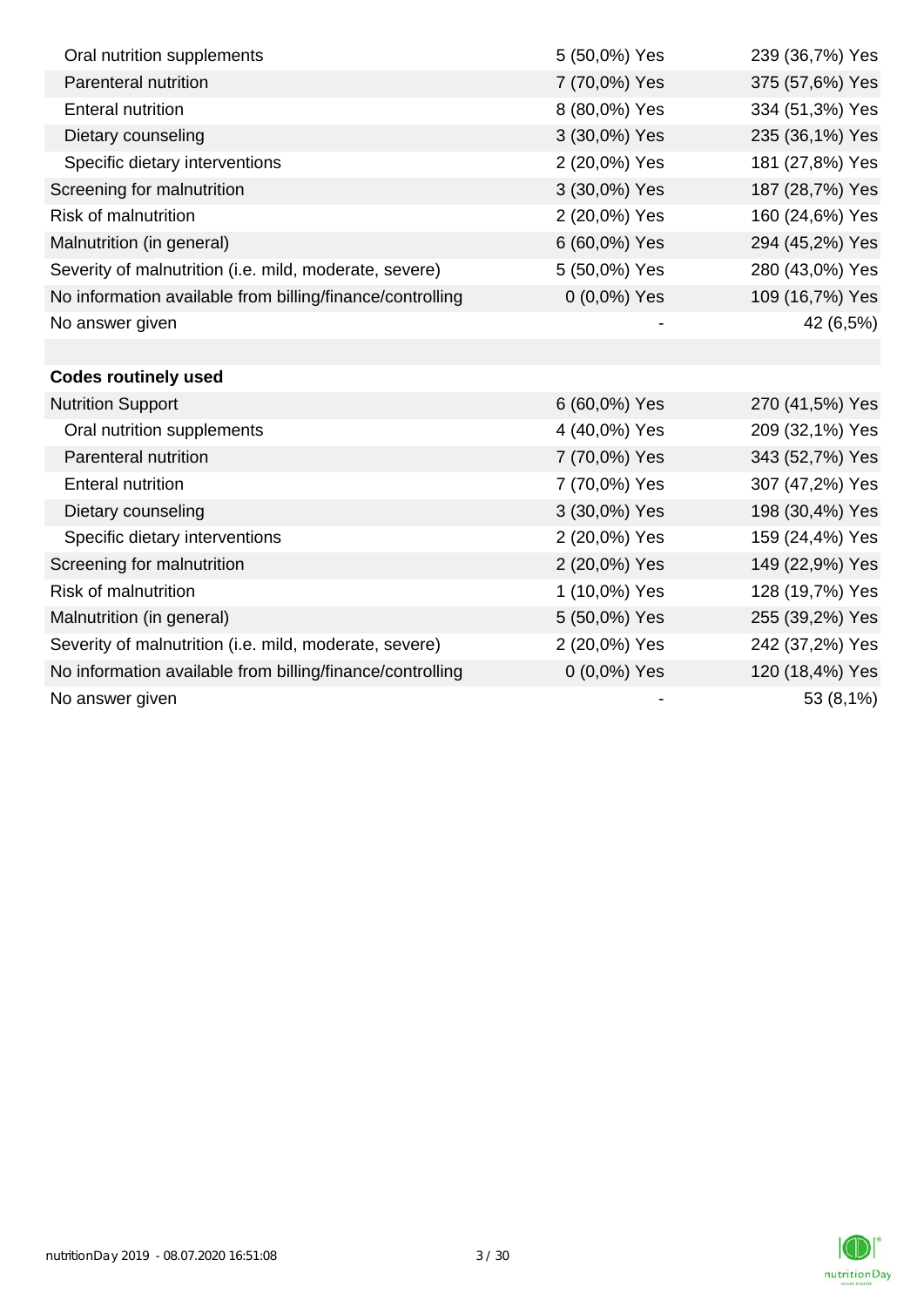### *II. Unit organisation and structures ("Sheet 1a/1b")*

|                                                                       | <b>YOUR RESULTS</b> | <b>REFERENCE RESULTS</b> |
|-----------------------------------------------------------------------|---------------------|--------------------------|
|                                                                       |                     |                          |
| Internal Medicine / General                                           | $3(25,0\%)$         | 21.1%                    |
| Internal Medicine / Cardiology                                        | $1(8,3\%)$          | 4.3%                     |
| Internal Medicine / Gastroenterology & hepatology                     | $0(0,0\%)$          | 7.8%                     |
| <b>Internal Medicine / Geriatrics</b>                                 | $0(0,0\%)$          | 9.7%                     |
| Internal Medicine / Infectious diseases                               | $0(0,0\%)$          | 0.6%                     |
| Internal Medicine / Nephrology                                        | $0(0,0\%)$          | 1.2%                     |
| Internal Medicine / Oncology (incl. radiotherapy)                     | 2(16,7%)            | 8.1%                     |
| Interdisciplinary                                                     | $1(8,3\%)$          | 3.4%                     |
| Long term care                                                        | $1(8,3\%)$          | 2.0%                     |
| Neurology                                                             | $0(0,0\%)$          | 3.6%                     |
| Surgery / General                                                     | $0(0,0\%)$          | 15.7%                    |
| Surgery/ Cardiac/Vascular/Thoracic                                    | $0(0,0\%)$          | 1.4%                     |
| Surgery / Neurosurgery                                                | $0(0,0\%)$          | 0.9%                     |
| Surgery / Orthopedic                                                  | $0(0,0\%)$          | 4.2%                     |
| Trauma                                                                | $0(0,0\%)$          | 0.9%                     |
| Ear Nose Throat (ENT)                                                 | $0(0,0\%)$          | 1.7%                     |
| Gynecology / Obstetrics                                               | $0(0,0\%)$          | 1.4%                     |
| <b>Pediatrics</b>                                                     | $0(0,0\%)$          | 0.1%                     |
| Psychiatry                                                            | $0(0,0\%)$          | 0.9%                     |
| <b>Others</b>                                                         | 4 (33,3%)           | 11.1%                    |
|                                                                       |                     |                          |
| 2. Number of registered inpatients at noon                            | 23 [20-32]          | 25 [19-32]               |
| 3. Total bed capacity of the unit                                     | 28 [26-38]          | 30 [24-40]               |
|                                                                       |                     |                          |
| 4. Number of each type of staff in the unit for TODAY's morning shift |                     |                          |
|                                                                       |                     |                          |
| <b>Fully trained</b>                                                  |                     |                          |
| <b>Medical doctors</b>                                                | $5[3-8]$            | $4[2-7]$                 |
| <b>Nurses</b>                                                         | $4[2-5]$            | $5[3-8]$                 |
| Nursing aides                                                         | $3[3-4]$            | $2[1-4]$                 |
| <b>Dieticians</b>                                                     | $0[0-1]$            | $1[0-1]$                 |
| <b>Nutritionists</b>                                                  | $0[0-0]$            | $0[0-1]$                 |
| Administrative staff                                                  | $1[1-2]$            | $1[0-1]$                 |
| Other staff involved in patient care                                  | $1[1-2]$            | $1[0-2]$                 |
|                                                                       |                     |                          |
| In training                                                           |                     |                          |

| $3[2-4]$  | $1$ [0-3] |
|-----------|-----------|
| $1$ [1-1] | $0 [0-2]$ |
| $3[2-5]$  | $1$ [0-3] |
|           |           |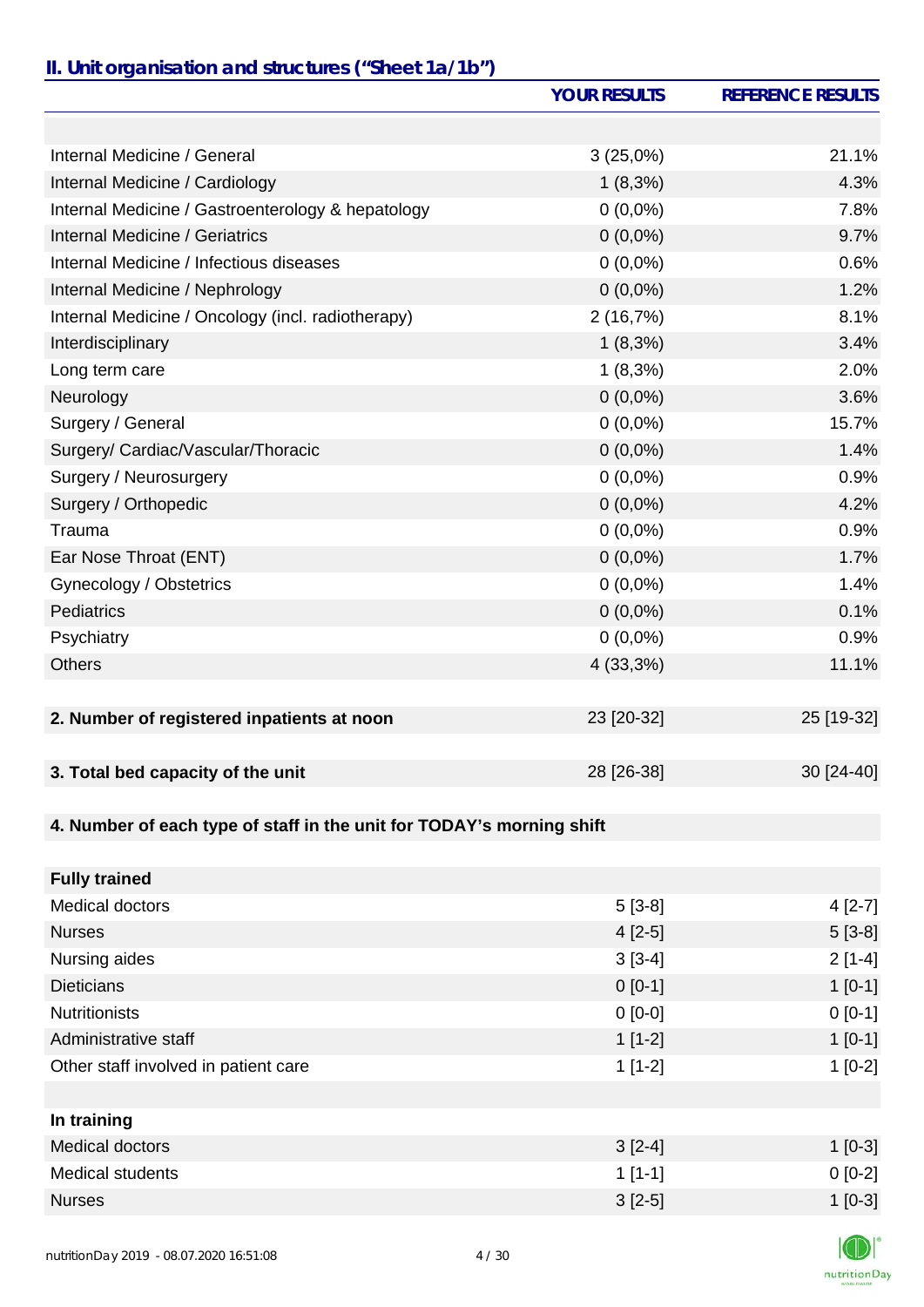| Nursing aides                                                                                       | $3[2-4]$      | $0[0-0]$         |
|-----------------------------------------------------------------------------------------------------|---------------|------------------|
| <b>Dieticians</b>                                                                                   | $0 [0-0]$     | $0[0-0]$         |
| <b>Nutritionists</b>                                                                                | $0 [0-1]$     | $0[0-0]$         |
| Other staff involved in patient care                                                                |               | $0[0-0]$         |
|                                                                                                     |               |                  |
| 5. Is there a nutrition support team in your hospital<br>available?                                 | 7 (77,8%) Yes | 1018 (78,3%) Yes |
| 6. Does the unit have a nutrition care strategy?                                                    | 7 (77,8%) Yes | 984 (75,7%) Yes  |
| 7. Is there a person in your unit responsible for<br>nutrition care?                                | 4 (44,4%) Yes | 922 (70,9%) Yes  |
| 8. Is there a dietician, nutritionist or dietetic assistant<br>available for your unit?             | 6 (54,5%) Yes | 1239 (90,8%) Yes |
| 9. Is specific staff responsible for providing feeding<br>assistance to patients during meal times? | 4 (44,4%) Yes | 780 (60,0%) Yes  |
| 10. How do you MAINLY screen/monitor patients for<br>malnutrition?                                  |               |                  |
| At admission                                                                                        |               |                  |
| No routine screening                                                                                | 4 (33,3%) Yes | 109 (7,6%)       |
| No fixed criteria                                                                                   |               | 21 (1,5%)        |
| Experience / visual assessment only                                                                 |               | 102 (7,1%)       |
| Weighing / BMI only                                                                                 | 3 (25,0%) Yes | 201 (14,1%)      |
| Nutritional Risk Screening (NRS) 2002                                                               | 2 (16,7%) Yes | 462 (32,3%)      |
| <b>Malnutrition Universal Screening Tool (MUST)</b>                                                 | 1 (8,3%) Yes  | 81(5,7%)         |
| Malnutrition Screening tool (MST)                                                                   |               | 115 (8,0%)       |
| <b>SNAQ</b>                                                                                         |               | 13 (0,91%)       |
| Other formal tool                                                                                   | 1 (8,3%) Yes  | 249 (17,4%)      |
| I do not know                                                                                       |               | 11 (0,77%)       |
| Missing                                                                                             | 1(8,3%)       | 66 (4,6%)        |
|                                                                                                     |               |                  |
| <b>During hospital stay</b>                                                                         |               |                  |
| No routine monitoring                                                                               | 5 (41,7%) Yes | 133 (9,3%)       |
| No fixed criteria                                                                                   |               | 118 (8,3%)       |
| Experience / visual assessment only                                                                 | 2 (16,7%) Yes | 235 (16,4%)      |
| Weighing / BMI only                                                                                 | 3 (25,0%) Yes | 471 (32,9%)      |
| Other formal tool                                                                                   | 1 (8,3%) Yes  | 375 (26,2%)      |
| I do not know                                                                                       |               | 32(2,2%)         |
| Missing                                                                                             | 1(8,3%)       | 66 (4,6%)        |
|                                                                                                     |               |                  |
| 11a. Do you routinely use guidelines or standards for<br>nutrition care?                            | 6 (66,7%) Yes | 1043 (82,1%) Yes |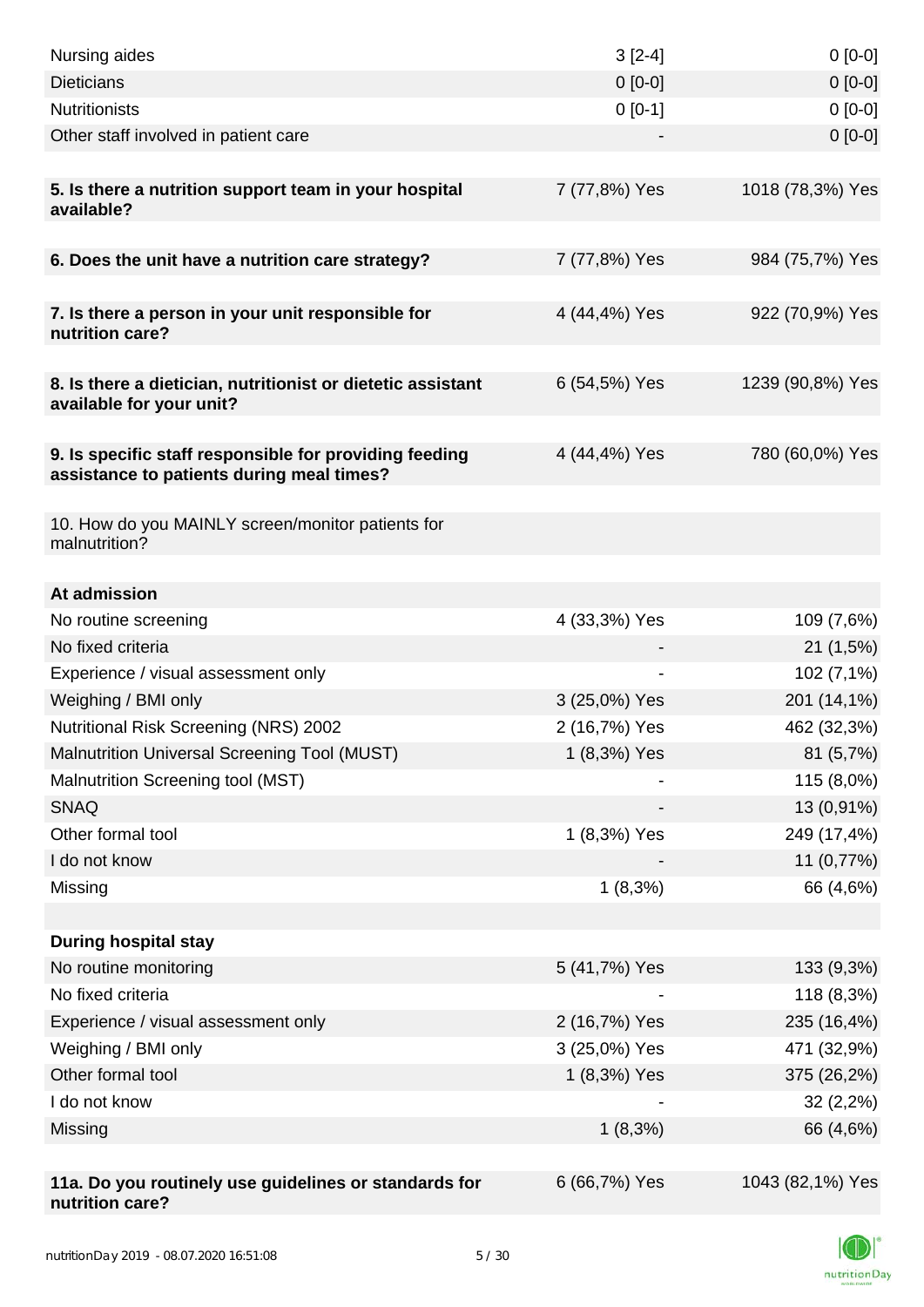| 11b. If yes, which one is mainly used?  |               |             |
|-----------------------------------------|---------------|-------------|
| International guidelines                | 2 (33,3%) Yes | 257 (24,6%) |
| National guidelines                     | 1 (16,7%) Yes | 166 (15,9%) |
| Standards on hospital level             | 3 (50,0%) Yes | 378 (36,2%) |
| Standards on unit level                 |               | 65 (6,2%)   |
| Individual patient nutrition care plans | -             | 155 (14,9%) |
| Other                                   |               | $11(1,1\%)$ |
| Missing                                 |               | $11(1,1\%)$ |
|                                         |               |             |

# **12. What is routinely done in your unit for given patient groups?**

| At risk                                                    |                |             |
|------------------------------------------------------------|----------------|-------------|
| Watchful waiting                                           | 1 (8,3%) Yes   | 399 (27,9%) |
| Discuss nutrition care activities during ward rounds       | 4 (33,3%) Yes  | 614 (42,9%) |
| Develop an individual nutrition care plan                  | 5 (41,7%) Yes  | 720 (50,3%) |
| Initiate treatment / nutrition intervention                | 4 (33,3%) Yes  | 820 (57,3%) |
| Consult a nutrition expert (dietician, nutritionist, etc.) | 4 (33,3%) Yes  | 828 (57,9%) |
| Consult a medical professional                             | 3 (25,0%) Yes  | 505 (35,3%) |
| Calculate energy requirements                              | 5 (41,7%) Yes  | 652 (45,6%) |
| Calculate protein requirements                             | 6 (50,0%) Yes  | 630 (44,1%) |
|                                                            |                |             |
| <b>Malnourished</b>                                        |                |             |
| Watchful waiting                                           | 1 (8,3%) Yes   | 280 (19,6%) |
| Discuss nutrition care activities during ward rounds       | 4 (33,3%) Yes  | 675 (47,2%) |
| Develop an individual nutrition care plan                  | 5 (41,7%) Yes  | 792 (55,4%) |
| Initiate treatment / nutrition intervention                | 6 (50,0%) Yes  | 884 (61,8%) |
| Consult a nutrition expert (dietician, nutritionist, etc.) | 6 (50,0%) Yes  | 823 (57,6%) |
| Consult a medical professional                             | 2 (16,7%) Yes  | 579 (40,5%) |
| Calculate energy requirements                              | 3 (25,0%) Yes  | 763 (53,4%) |
| Calculate protein requirements                             | 3 (25,0%) Yes  | 745 (52,1%) |
|                                                            |                |             |
| <b>Every patient</b>                                       |                |             |
| Watchful waiting                                           | 4 (33,3%) Yes  | 700 (49,0%) |
| Discuss nutrition care activities during ward rounds       | $\blacksquare$ | 358 (25,0%) |
| Develop an individual nutrition care plan                  |                | 250 (17,5%) |
| Initiate treatment / nutrition intervention                |                | 197 (13,8%) |
| Consult a nutrition expert (dietician, nutritionist, etc.) |                | 264 (18,5%) |
| Consult a medical professional                             |                | 307 (21,5%) |
| Calculate energy requirements                              |                | 186 (13,0%) |
| Calculate protein requirements                             |                | 168 (11,7%) |
|                                                            |                |             |
| <b>Never</b>                                               |                |             |
| Watchful waiting                                           | 1 (8,3%) Yes   | 105 (7,3%)  |

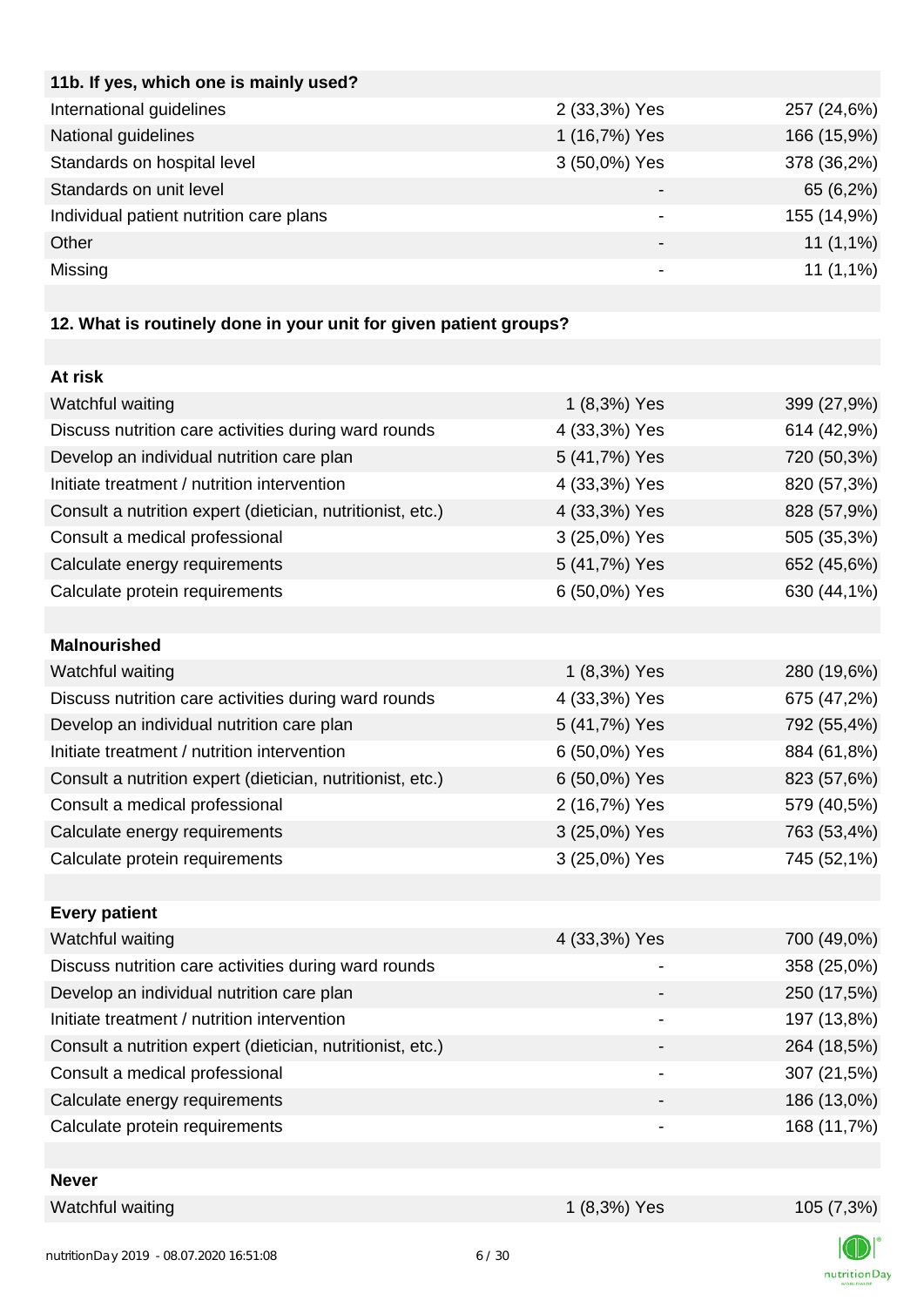| Discuss nutrition care activities during ward rounds               | 2 (16,7%) Yes                | 77 (5,4%)    |
|--------------------------------------------------------------------|------------------------------|--------------|
| Develop an individual nutrition care plan                          | 2 (16,7%) Yes                | 62 (4,3%)    |
| Initiate treatment / nutrition intervention                        | 2 (16,7%) Yes                | 19 (1,3%)    |
| Consult a nutrition expert (dietician, nutritionist, etc.)         | 2 (16,7%) Yes                | 20 (1,4%)    |
| Consult a medical professional                                     | 3 (25,0%) Yes                | 146 (10,2%)  |
| Calculate energy requirements                                      | 4 (33,3%) Yes                | 141 (9,9%)   |
| Calculate protein requirements                                     | 3 (25,0%) Yes                | 165 (11,5%)  |
|                                                                    |                              |              |
| I do not know                                                      |                              |              |
| Watchful waiting                                                   | 2 (16,7%) Yes                | 71 (5,0%)    |
| Discuss nutrition care activities during ward rounds               | 1 (8,3%) Yes                 | 54 (3,8%)    |
| Develop an individual nutrition care plan                          |                              | 41 (2,9%)    |
| Initiate treatment / nutrition intervention                        |                              | 34 (2,4%)    |
| Consult a nutrition expert (dietician, nutritionist, etc.)         |                              | 33(2,3%)     |
| Consult a medical professional                                     | 1 (8,3%) Yes                 | 86 (6,0%)    |
| Calculate energy requirements                                      |                              | 65 (4,5%)    |
| Calculate protein requirements                                     | $\qquad \qquad \blacksquare$ | 71 (5,0%)    |
|                                                                    |                              |              |
| 13. When do you routinely weigh your patients?                     |                              |              |
| at admission                                                       | 6 (50,0%) Yes                | 928 (64,9%)  |
| Within 24 hours                                                    | 2 (16,7%) Yes                | 210 (14,7%)  |
| Within 48 hours                                                    |                              | 79 (5,5%)    |
| Within 72 hours                                                    |                              | 39 (2,7%)    |
| Every week                                                         | 3 (25,0%) Yes                | 627 (43,8%)  |
| Occasionally                                                       | 5 (41,7%) Yes                | 158 (11,0%)  |
| When requested                                                     | 7 (58,3%) Yes                | 728 (50,9%)  |
| At discharge                                                       |                              | 67 (4,7%)    |
| Never                                                              |                              | 17 (1,2%)    |
| I do not know                                                      | 1 (8,3%) Yes                 | $6(0, 42\%)$ |
| No answer given                                                    | 3(16,7%)                     | 69 (4,8%)    |
|                                                                    |                              |              |
| 14. What do you do to support adequate food intake of patients?    |                              |              |
| Offer additional meals or in between snacks                        | 6 (50,0%) Yes                | 1096 (76,6%) |
| Offer meal choices                                                 | 5 (41,7%) Yes                | 1055 (73,8%) |
| Offer different portion sizes                                      | 1 (8,3%) Yes                 | 934 (65,3%)  |
| Consider food presentation                                         | 1 (8,3%) Yes                 | 502 (35,1%)  |
| Change food texture/consistency as needed                          | 10 (83,3%) Yes               | 1175 (82,2%) |
| Consider patient problems with eating and drinking                 | 11 (91,7%) Yes               | 1166 (81,5%) |
| Ensure that mealtimes are undisturbed/protected<br>mealtime policy |                              | 324 (22,7%)  |
| Promote positive eating environment                                |                              | 419 (29,3%)  |
| Consider cultural/religious preferences                            | 9 (75,0%) Yes                | 903 (63,1%)  |
| Consider patient allergies / intolerances                          | 11 (91,7%) Yes               | 1045 (73,1%) |
| Other                                                              |                              | 103 (7,2%)   |

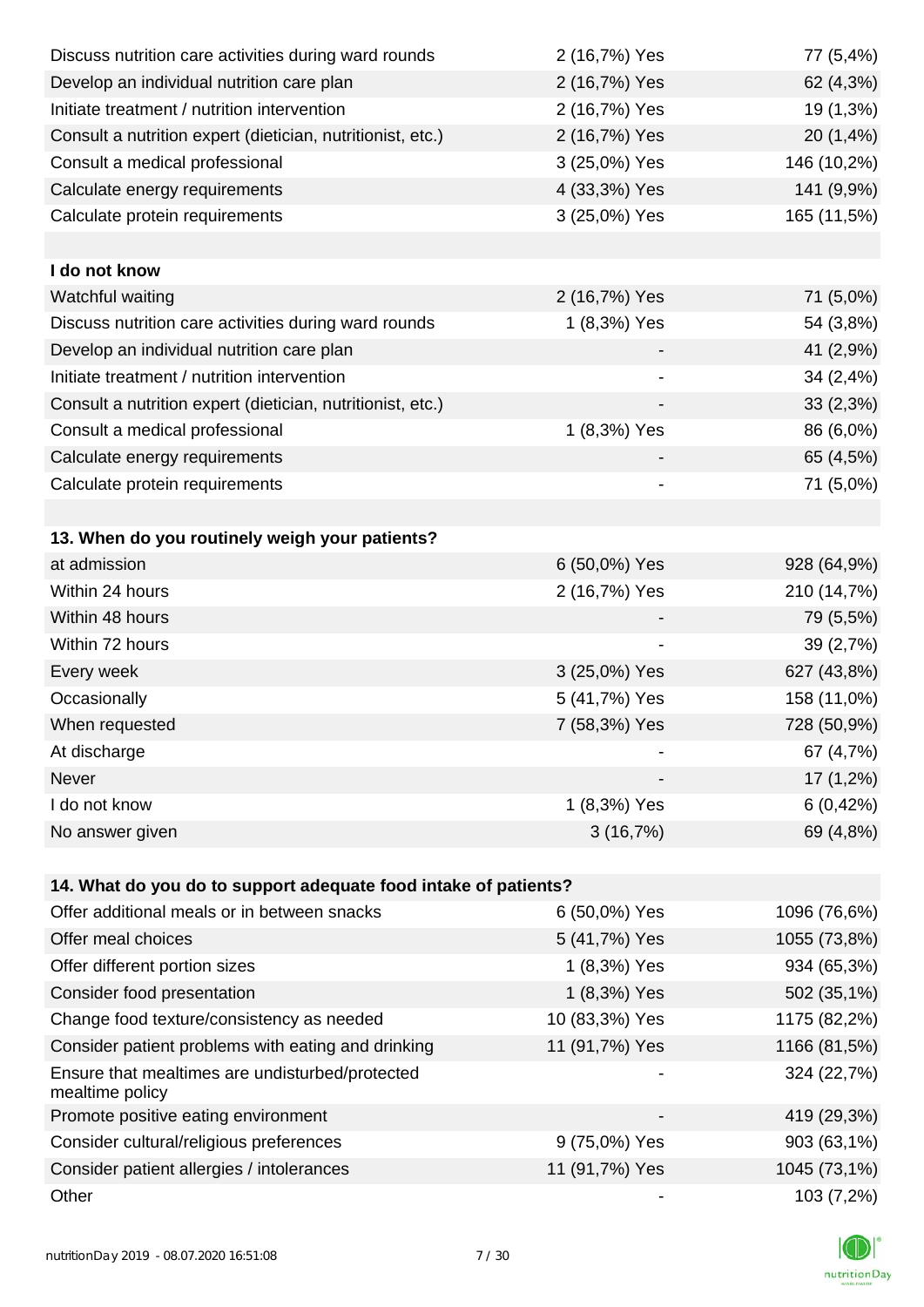| I do not know                                                                        |               | 26 (1,8%)       |
|--------------------------------------------------------------------------------------|---------------|-----------------|
| No answer given                                                                      | $1(8,3\%)$    | 67 (4,7%)       |
|                                                                                      |               |                 |
| 15. Which nutrition-related standards or routine activities exist in your unit?      |               |                 |
| Nutrition training is available                                                      | 4 (33,3%) Yes | 821 (57,4%)     |
| Reporting of nutrition related information to hospital<br>managers                   | 4 (33,3%) Yes | 608 (42,5%)     |
| Quality indicators are recorded and reported to national<br>or regional level        | 2 (16,7%) Yes | 448 (31,3%)     |
| Quality indicators are used for internal benchmarking                                | 2 (16,7%) Yes | 513 (35,9%)     |
| Patient feedback about food and food service is collected<br>using a questionnaire   | 4 (33,3%) Yes | 884 (61,8%)     |
| None                                                                                 | 2 (16,7%) Yes | 41 (2,9%)       |
| I do not know                                                                        |               | 61 (4,3%)       |
| No answer given                                                                      | $3(25,0\%)$   | 151 (10,6%)     |
|                                                                                      |               |                 |
| 16. At admission what is asked and documented?                                       |               |                 |
| Change in weight                                                                     | 6 (50,0%) Yes | 1104 (77,2%)    |
| Eating habits/difficulties                                                           | 6 (50,0%) Yes | 1041 (72,8%)    |
| Nutrition before admission                                                           | 3 (25,0%) Yes | 823 (57,6%)     |
| None                                                                                 |               | 18 (1,3%)       |
| I do not know                                                                        | 1 (8,3%) Yes  | 33(2,3%)        |
| No answer given                                                                      | $3(25,0\%)$   | 153 (10,7%)     |
|                                                                                      |               |                 |
| 17. On what forms is there a specific part about eating, nutrition or malnutrition?  |               |                 |
|                                                                                      |               |                 |
| a. Patient Record has a section for                                                  |               |                 |
| indicating if the patient is malnourished or at risk of<br>malnutrition              | 6 (50,0%) Yes | 1037 (72,5%)    |
| nutrition treatment                                                                  | 2 (16,7%) Yes | 837 (58,5%)     |
| None                                                                                 | 2 (16,7%) Yes | 65 (4,5%)       |
| I do not know                                                                        |               | 42 (2,9%)       |
|                                                                                      |               |                 |
| b. Discharge Letter                                                                  |               |                 |
| summarizes nutrition treatment received during stay                                  | 5 (41,7%) Yes | 592 (41,4%)     |
| makes future nutrition-related recommendations                                       | 3 (25,0%) Yes | 816 (57,1%)     |
| None                                                                                 | 3 (25,0%) Yes | 137 (9,6%)      |
| I do not know                                                                        |               | 128 (9,0%)      |
|                                                                                      |               |                 |
| 18. Do you provide brochures about malnutrition to<br>at risk/malnourished patients? | 3 (33,3%) Yes | 519 (45,2%) Yes |
|                                                                                      |               |                 |
| 19. Who filled in this sheet?                                                        |               |                 |
| Head staff                                                                           |               | 411 (28,7%)     |
| Dietician                                                                            | 2 (16,7%) Yes | 717 (50,1%)     |
|                                                                                      |               |                 |
| <b>Nurse</b>                                                                         | 5 (41,7%) Yes | 388 (27,1%)     |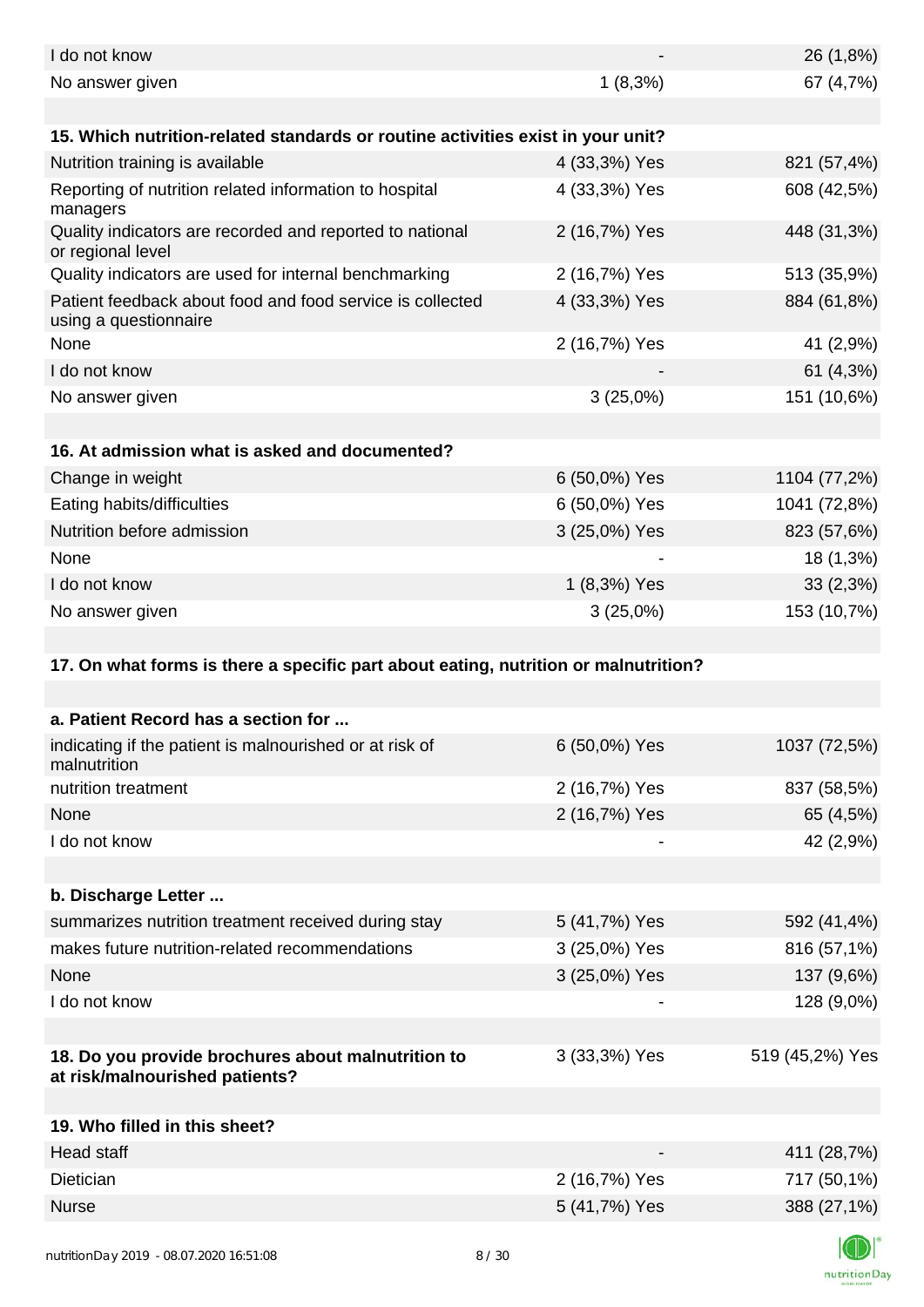| Physician            | 3 (25,0%) Yes            | 175 (12,2%)  |
|----------------------|--------------------------|--------------|
| Administrative staff | $\overline{\phantom{0}}$ | $13(0,91\%)$ |
| Other                | $\overline{\phantom{0}}$ | 71 (5,0%)    |
| None                 | $\overline{\phantom{0}}$ |              |
| I do not know        | $\overline{\phantom{0}}$ | $15(1,0\%)$  |

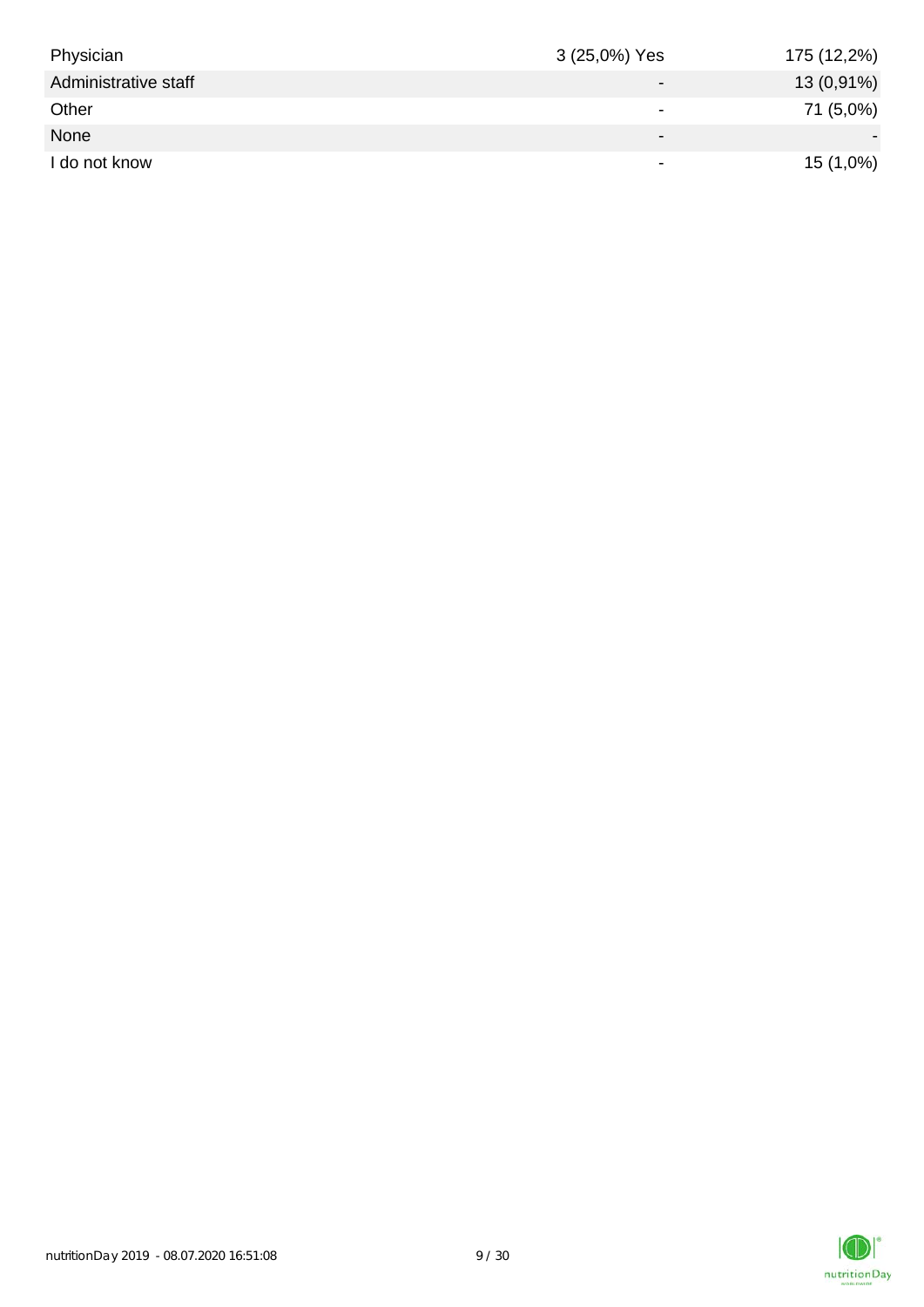|                                                                                         | <b>YOUR RESULTS</b> | <b>REFERENCE RESULTS</b> |
|-----------------------------------------------------------------------------------------|---------------------|--------------------------|
|                                                                                         |                     |                          |
| Total                                                                                   | 242                 | 27195                    |
| Age                                                                                     | 73 [59-81]          | 67 [53-78]               |
| Female                                                                                  | 104 (43,0%)         | 13525 (49,7%)            |
| Weight                                                                                  | $69,8 \pm 15,2$     | $69,9+18,9$              |
| Height                                                                                  | $164 + 9$           | $165 \pm 10$             |
| <b>BMI</b>                                                                              | 26,0±5,6            | $25,5+5,9$               |
|                                                                                         |                     |                          |
| 1. This hospital admission was                                                          |                     |                          |
| planned                                                                                 | 71 (29,3%)          | 9881 (36,3%)             |
| an emergency                                                                            | 171 (70,7%)         | 14977 (55,1%)            |
| I do not know                                                                           |                     | 2337 (8,6%)              |
| No answer given                                                                         |                     |                          |
|                                                                                         |                     |                          |
| 2a. Diagnosis at admission                                                              |                     |                          |
| 0100 Infectious and parasitic diseases                                                  | 66 (27,3%)          | 2442 (9,0%)              |
| 0200 Neoplasms                                                                          | 49 (20,2%)          | 4873 (17,9%)             |
| 0300 Blood and bloodforming organs and the immune<br>mechanism                          | 30 (12,4%)          | 1724 (6,3%)              |
| 0400 Endocrine, nutritional and metabolic diseases                                      | 20 (8,3%)           | 3266 (12,0%)             |
| 0500 Mental health                                                                      | 9(3,7%)             | 1218 (4,5%)              |
| 0600 Nervous system                                                                     | 40 (16,5%)          | 2493 (9,2%)              |
| 0700 Eye and adnexa                                                                     | 7(2,9%)             | 339 (1,2%)               |
| 0800 Ear and mastoid process                                                            | $1(0,41\%)$         | 172 (0,63%)              |
| 0900 Circulatory system                                                                 | 55 (22,7%)          | 5629 (20,7%)             |
| 1000 Respiratory system                                                                 | 85 (35,1%)          | 4217 (15,5%)             |
| 1100 Digestive system                                                                   | 20 (8,3%)           | 6840 (25,2%)             |
| 1200 Skin and subcutaneous tissue                                                       | $8(3,3\%)$          | 1244 (4,6%)              |
| 1300 Musculoskeletal system and connective tissue                                       | 30 (12,4%)          | 4246 (15,6%)             |
| 1400 Genitourinary system                                                               | 19 (7,9%)           | 2809 (10,3%)             |
| 1500 Pregnancy, childbirth and the puerperium                                           | $1(0,41\%)$         | 222 (0,82%)              |
| 1600 Conditions originating in the perinatal period                                     |                     | 36 (0,13%)               |
| 1700 Congenital/chromosomal abnormalities                                               |                     | 52 (0,19%)               |
| 1800 Symptoms, signs, abnormal clinical/lab findings                                    | 32 (13,2%)          | 1319 (4,9%)              |
| 1900 Injury, poisoning                                                                  | $1(0,41\%)$         | 724 (2,7%)               |
| 2000 External causes of morbidity and mortality (e.g.<br>transport accidents, assaults) | 12 (5,0%)           | 671 (2,5%)               |
| 2100 Factors influencing health status and contact with<br>health services              | 4(1,7%)             | 990 (3,6%)               |
| No answer given                                                                         |                     |                          |

# **3. Which conditions/comorbidities does this patient have?**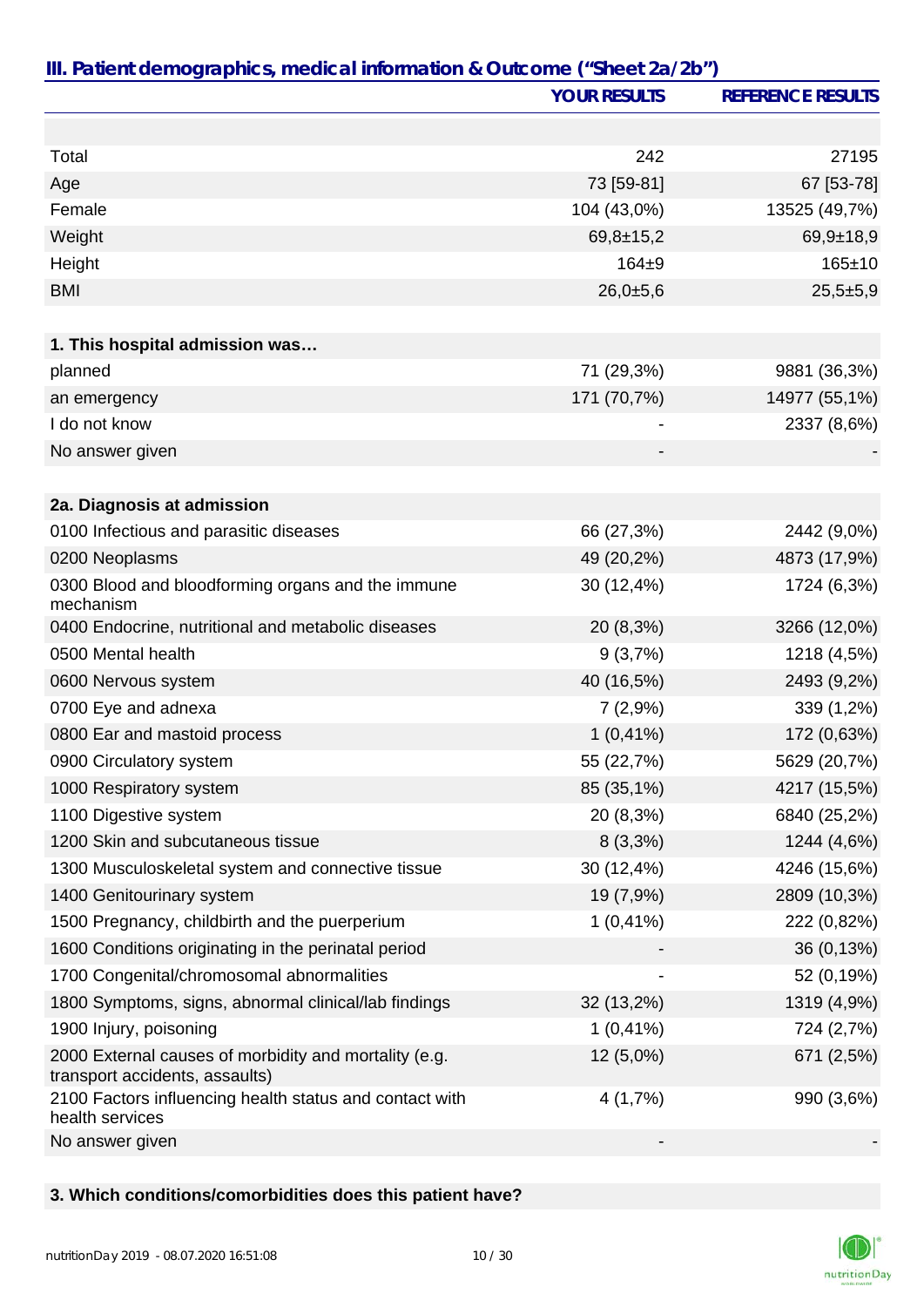| Cardiac insufficiency                                | 52 (22,9%)  | 5264 (21,3%)  |
|------------------------------------------------------|-------------|---------------|
| Myocardial infarction                                | 19 (8,6%)   | 1338 (5,5%)   |
| Chronic lung disease                                 | 80 (35,1%)  | 3466 (14,1%)  |
| Cerebral vascular disease                            | 29 (13,2%)  | 2274 (9,3%)   |
| Peripheral vascular disease                          | 34 (15,2%)  | 2842 (11,6%)  |
| Chronic liver disease                                | 13 (5,8%)   | 1477 (6,1%)   |
| Chronic kidney disease                               | 30 (13,9%)  | 2817 (11,6%)  |
| <b>Diabetes</b>                                      | 65 (28,9%)  | 5968 (24,2%)  |
| Cancer                                               | 79 (35,1%)  | 5709 (23,2%)  |
| Infection                                            | 51 (23,0%)  | 3578 (14,6%)  |
| Dementia                                             | 16 (7,3%)   | 1229 (5,1%)   |
| Major depressive disorder                            | 20 (9,0%)   | 1233 (5,1%)   |
| Other chronic mental disorder                        | 15 (6,7%)   | 1229 (5,1%)   |
| Other chronic disease                                | 91 (39,7%)  | 6369 (25,9%)  |
| None                                                 | 13 (5,4%)   | 4869 (17,9%)  |
|                                                      |             |               |
| 4a. Previous operation during this hospital stay     |             |               |
| Yes, planned                                         | 7(2,9%)     | 5304 (19,5%)  |
| Yes, acute                                           | 2(0,83%)    | 1634 (6,0%)   |
| <b>No</b>                                            | 170 (70,2%) | 17917 (65,9%) |
| I do not know                                        | 2(0,83%)    | 313 (1,2%)    |
| Missing                                              | 61 (25,2%)  | 2027 (7,5%)   |
|                                                      |             |               |
| Days since operation                                 | $9[6-13]$   | $3[1-11]$     |
|                                                      |             |               |
| 4b. Planned operation during this hospital stay      |             |               |
| Yes, today or tomorrow                               | 9(3,7%)     | 1998 (7,3%)   |
| Yes, later                                           | 6(2,5%)     | 1411 (5,2%)   |
| No                                                   | 166 (68,6%) | 19908 (73,2%) |
| I do not know                                        | $1(0,41\%)$ | 1082 (4,0%)   |
| Missing                                              | 60 (24,8%)  | 2796 (10,3%)  |
|                                                      |             |               |
| 5. Previous ICU admission during this hospital stay? | 16 (8,6%)   | 2731 (10,6%)  |
| (Yes)                                                |             |               |
|                                                      |             |               |
| 6. Is this patient terminally ill?                   | 22 (9,1%)   | 1729 (6,4%)   |
|                                                      |             |               |
| 7. Fluid status                                      |             |               |
| Normal                                               | 207 (85,5%) | 20820 (76,6%) |
| Overloaded                                           | 10 (4,1%)   | 1466 (5,4%)   |
| Dehydrated                                           | 14 (5,8%)   | 1298 (4,8%)   |
| I do not know                                        | 11 (4,5%)   | 3611 (13,3%)  |
| Missing                                              |             |               |

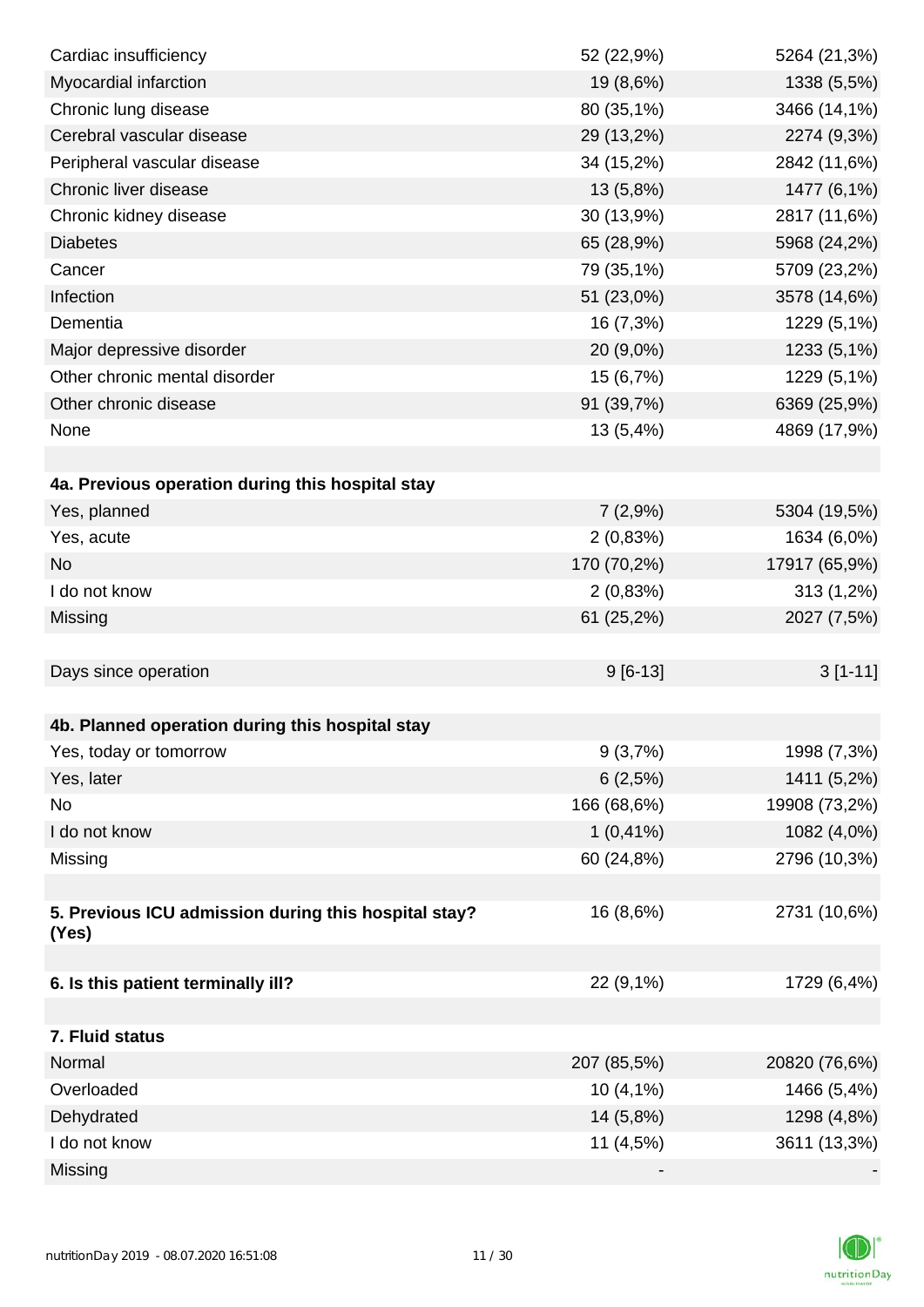| 8. Number of different medications planned                                               |             |               |
|------------------------------------------------------------------------------------------|-------------|---------------|
| Oral                                                                                     | $7[4-9]$    | $5[2-8]$      |
| Other                                                                                    | $4 [2-7]$   | $2[1-4]$      |
|                                                                                          |             |               |
| 9. Was this patient identified as malnourished or at risk of malnutrition?               |             |               |
| Malnourished                                                                             | 33 (13,6%)  | 3264 (12,0%)  |
| At risk                                                                                  | 32 (13,2%)  | 4856 (17,9%)  |
| <b>No</b>                                                                                | 139 (57,4%) | 16820 (61,8%) |
| I do not know                                                                            | 38 (15,7%)  | 2255 (8,3%)   |
| Missing                                                                                  |             |               |
|                                                                                          |             |               |
| 10. IV Fluids                                                                            |             |               |
| Electrolyte solution (NaCl, Ringers lactate, etc)                                        | 53 (21,9%)  | 9496 (34,9%)  |
| 5% Glucose solution                                                                      | $5(2,1\%)$  | 2615 (9,6%)   |
|                                                                                          |             |               |
| 11. Number of ONS drinks planned                                                         | $0 [0-0]$   | $0[0-0]$      |
|                                                                                          |             |               |
| 12. Nutrition intake                                                                     |             |               |
| Regular hospital food                                                                    | 118 (48,8%) | 15788 (58,1%) |
| Fortified/enriched hospital food                                                         | $3(1,2\%)$  | 3133 (11,5%)  |
| Protein/energy supplement (e.g. ONS drinks)                                              | 34 (14,0%)  | 4012 (14,8%)  |
| <b>Enteral nutrition</b>                                                                 | 9(3,7%)     | 1315 (4,8%)   |
| Parenteral nutrition                                                                     | 2(0,83%)    | 1286 (4,7%)   |
| Special diet                                                                             | 108 (44,6%) | 8834 (32,5%)  |
| None                                                                                     | 6(2,5%)     | 1283 (4,7%)   |
|                                                                                          |             |               |
| 13a. All lines and Tubes                                                                 |             |               |
| <b>Central Venous</b>                                                                    | 25 (13,4%)  | 2360 (9,2%)   |
| Peripheral venous access                                                                 | 120 (64,5%) | 12501 (48,7%) |
| Nasogastric                                                                              | 5(2,7%)     | 680 (2,6%)    |
| Nasojejunal                                                                              |             | 135 (0,53%)   |
| Nasoduadenal                                                                             |             | 99 (0,39%)    |
| Enterostoma                                                                              | 1(0,54%)    | 126 (0,49%)   |
| Percutaneous endoscopy/surgical gastrostomy                                              |             | 234 (0,91%)   |
| Percutaneous endoscopy/surgical jejunostomy                                              |             | 95 (0,37%)    |
| None                                                                                     | 101 (41,7%) | 12303 (45,2%) |
|                                                                                          |             |               |
| 13b. Were there complications with nutrition related lines<br>and tubes since admission? |             |               |
| Yes, previously                                                                          | 2(0,83%)    | 362 (1,3%)    |
| Yes, ongoing                                                                             | $1(0,41\%)$ | 227 (0,83%)   |
| <b>No</b>                                                                                | 159 (65,7%) | 21227 (78,1%) |
| I do not know                                                                            | 7(2,9%)     | 2312 (8,5%)   |
| Missing                                                                                  | 73 (30,2%)  | 3067 (11,3%)  |

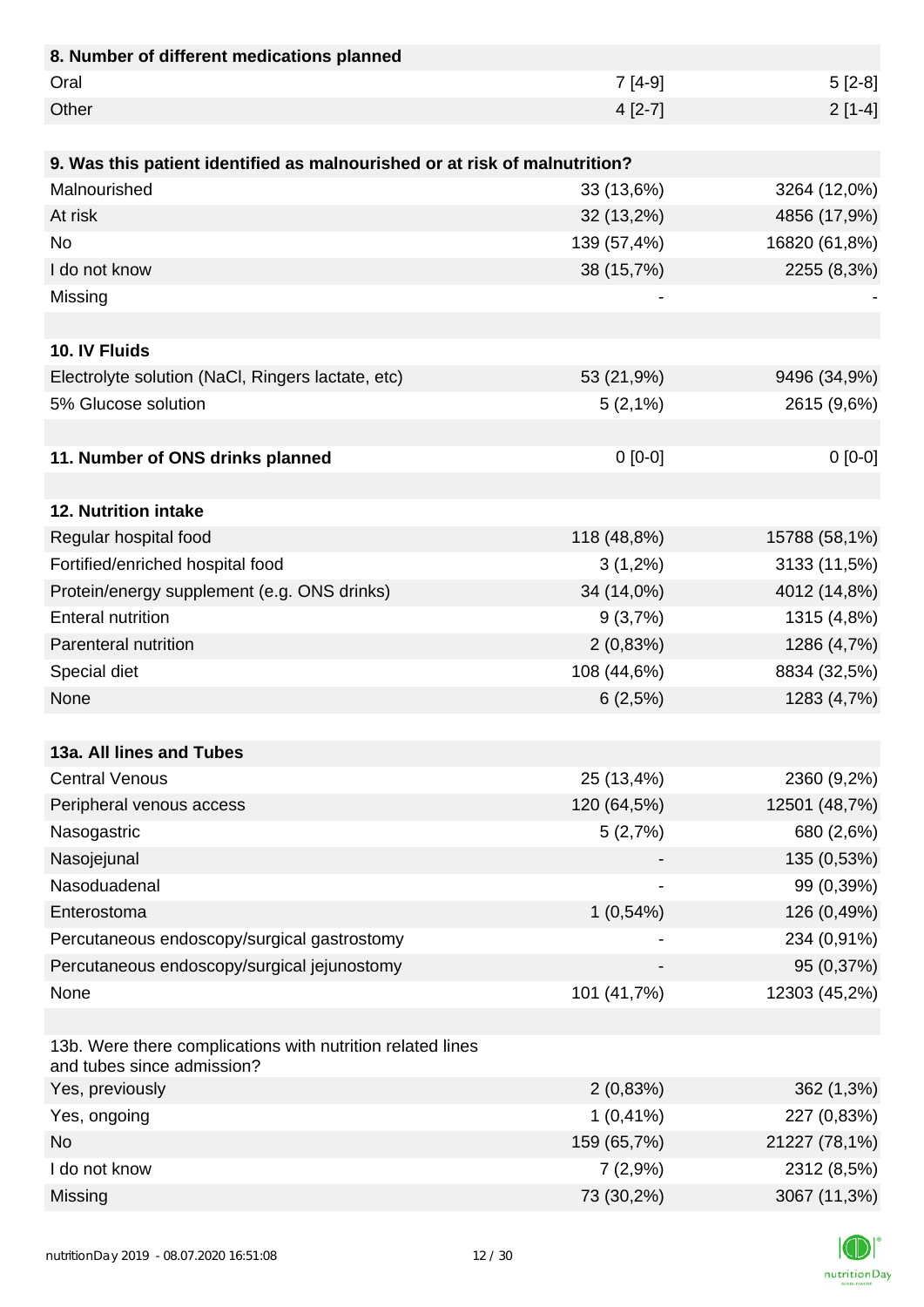| 14. Please indicate if any of the following was done for this patient since admission |             |               |
|---------------------------------------------------------------------------------------|-------------|---------------|
| Energy requirements were determined                                                   | 25 (13,4%)  | 9593 (37,3%)  |
| Protein requirements were determined                                                  | 24 (12,9%)  | 8543 (33,3%)  |
| Food/Nutrition intake was recorded in the patient record                              | 57 (30,6%)  | 11079 (43,1%) |
| Nutrition treatment plan was developed                                                | 32 (17,2%)  | 9042 (35,2%)  |
| Nutrition expert was consulted                                                        | 32 (17,2%)  | 9313 (36,3%)  |
| Malnutrition status is recorded in the patient record                                 | 44 (23,7%)  | 8238 (32,1%)  |
| None                                                                                  |             |               |
|                                                                                       |             |               |
| 15a. Energy goal                                                                      |             |               |
| $< 500$ kcal                                                                          | 4(1,7%)     | 1046 (3,8%)   |
| 500-999 kcal                                                                          | $1(0,41\%)$ | 269 (0,99%)   |
| 1000-1499 kcal                                                                        | 13 (5,4%)   | 2400 (8,8%)   |
| 1500-1999 kcal                                                                        | 34 (14,0%)  | 8218 (30,2%)  |
| >=2000 kcal                                                                           | 22 (9,1%)   | 2704 (9,9%)   |
| Not determined                                                                        | 94 (38,8%)  | 8749 (32,2%)  |
| I do not know                                                                         | 18 (7,4%)   | 2265 (8,3%)   |
| Missing                                                                               | 56 (23,1%)  | 1544 (5,7%)   |
|                                                                                       |             |               |
| 15b. Energy intake                                                                    |             |               |
| $< 500$ kcal                                                                          | 4(1,7%)     | 1697 (6,2%)   |
| 500-999 kcal                                                                          | $8(3,3\%)$  | 1257 (4,6%)   |
| 1000-1499 kcal                                                                        | 22 (9,1%)   | 3424 (12,6%)  |
| 1500-1999 kcal                                                                        | 25 (10,3%)  | 5999 (22,1%)  |
| >=2000 kcal                                                                           | $10(4,1\%)$ | 1448 (5,3%)   |
| Not determined                                                                        | 100 (41,3%) | 8533 (31,4%)  |
| I do not know                                                                         | 17 (7,0%)   | 3276 (12,0%)  |
| Missing                                                                               | 56 (23,1%)  | 1561 (5,7%)   |
|                                                                                       |             |               |
| 16. Since admission, this patient's health status has                                 |             |               |
| Improved                                                                              | 102 (42,1%) | 12837 (47,2%) |
| Deteriorated                                                                          | 9(3,7%)     | 1433 (5,3%)   |
| Remained the same                                                                     | 47 (19,4%)  | 7057 (25,9%)  |
| This patient has just been admitted                                                   | 9(3,7%)     | 1699 (6,2%)   |
| I do not know                                                                         | 19 (7,9%)   | 2663 (9,8%)   |
| Missing                                                                               | 56 (23,1%)  | 1506 (5,5%)   |
|                                                                                       |             |               |
| Length of hospital stay (days)                                                        | 12 [8-26]   | 12 [6-23]     |
|                                                                                       |             |               |
| <b>Outcome Code</b>                                                                   |             |               |
| 1= Still in the hospital                                                              | 24 (9,9%)   | 2601 (9,6%)   |
| 2= Transferred to another hospital                                                    | 9(3,7%)     | 571 (2,1%)    |
| 3= Transferred to long term care                                                      | 15 (6,2%)   | 1107 (4,1%)   |
|                                                                                       |             |               |

K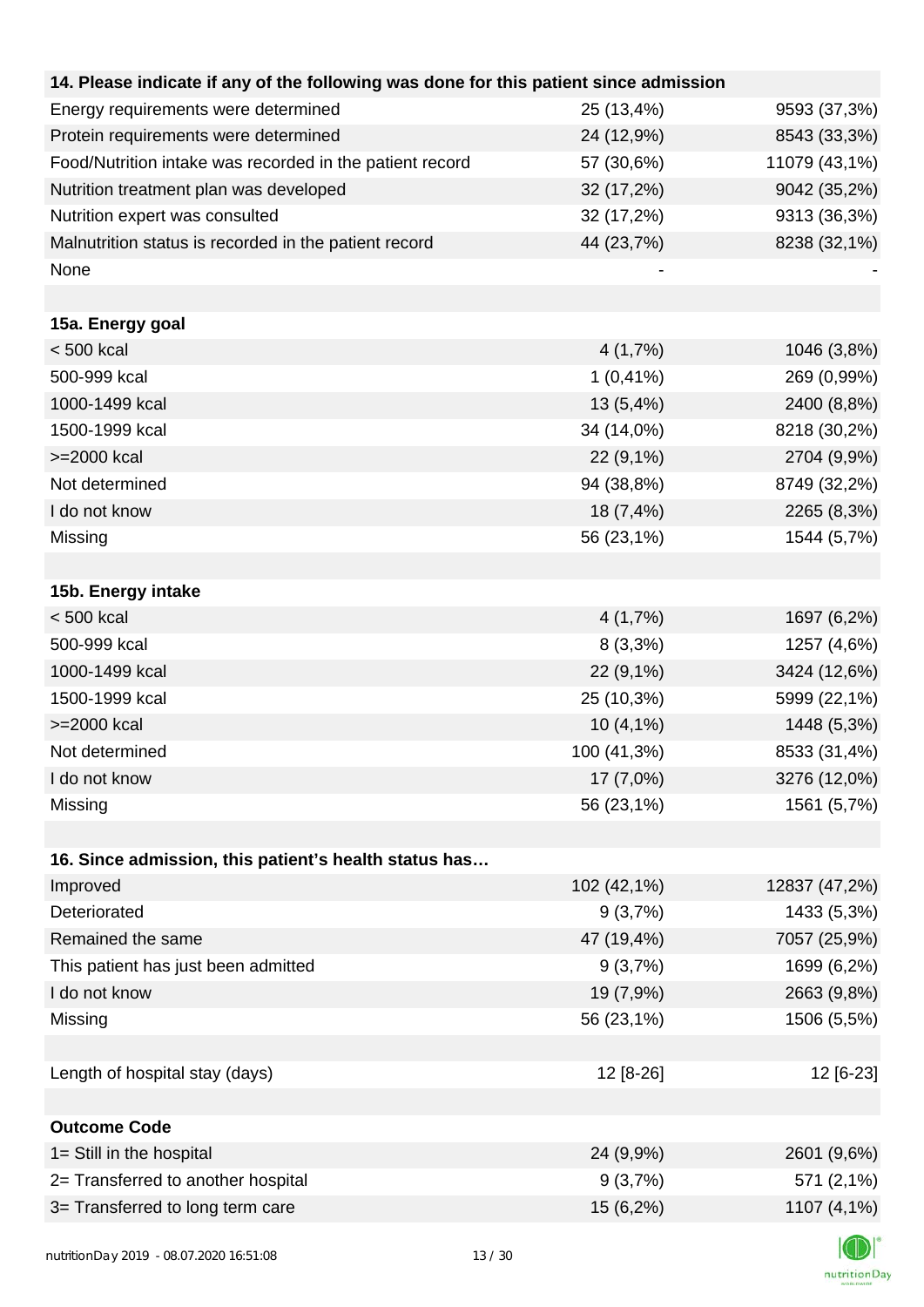| 4= Rehabilitation                    | 2(0,83%)    | 1222 (4,5%)   |
|--------------------------------------|-------------|---------------|
| 5= Discharged home                   | 135 (55,8%) | 20149 (74,1%) |
| $6 = Death$                          | $8(3,3\%)$  | 845 (3,1%)    |
| $7 = Others$                         | $1(0,41\%)$ | 507 (1,9%)    |
| Missing                              | 48 (19,8%)  | 193 (0,71%)   |
|                                      |             |               |
| <b>Readmitted since ND</b>           |             |               |
| $1 = No$                             | 119 (70,4%) | 18115 (75,8%) |
| 2= Yes, same hospital planned        | 13 (7,7%)   | 1637 (6,9%)   |
| 3= Yes, same hospital unplanned      | 28 (16,6%)  | 1465 (6,1%)   |
| 4= Yes, different hospital planned   | $3(1,8\%)$  | 112 (0,47%)   |
| 5= Yes, different hospital unplanned | $3(1,8\%)$  | 112 (0,47%)   |
| 6= Unknown                           | -           | 796 (3,3%)    |
| <b>Missing</b>                       | 4(2,4%)     | 1597 (6,7%)   |

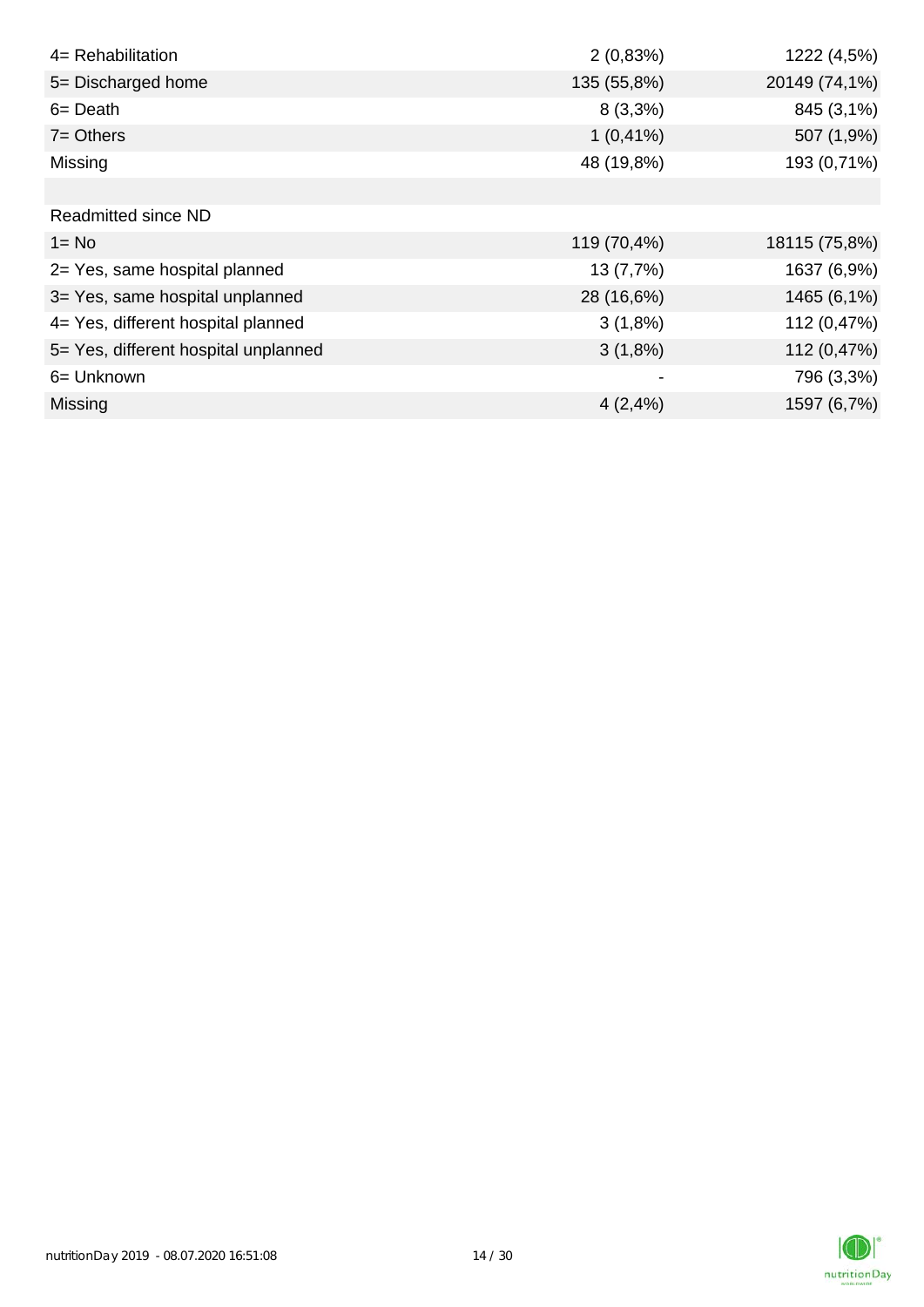|                                                                                   | <b>YOUR RESULTS</b> | <b>REFERENCE RESULTS</b> |
|-----------------------------------------------------------------------------------|---------------------|--------------------------|
|                                                                                   |                     |                          |
| 1. What are your typical dietary habits?                                          |                     |                          |
| No special dietary habits                                                         | 129 (53,8%)         | 17526 (66,5%)            |
| I am vegetarian                                                                   |                     | 510 (1,9%)               |
| I adhee to a vegan diet                                                           | 1(0,42%)            | 193 (0,73%)              |
| I eat gluten-free diet                                                            | 2(0,83%)            | 244 (0,93%)              |
| I avoid added sugars                                                              | 32 (13,3%)          | 3934 (14,9%)             |
| I avoid carbohydrates                                                             | 6(2,5%)             | 1502 (5,7%)              |
| I eat a low fat-diet                                                              | 30 (12,5%)          | 2899 (11,0%)             |
| I am lactose intolerant                                                           | 6(2,5%)             | 946 (3,6%)               |
| Other special diet due to intolerances/allergies                                  | 2(0,83%)            | 469 (1,8%)               |
| Other                                                                             | 18 (7,5%)           | 1854 (7,0%)              |
| No answer given                                                                   | 56 (23,3%)          | 1891 (7,2%)              |
| 2. Where did you live before your current hospital admission?                     |                     |                          |
| At home                                                                           | 163 (67,9%)         | 22025 (83,6%)            |
| In a nursing home or other live-in facility                                       | 12 (5,0%)           | 836 (3,2%)               |
| I was transferred from another hospital                                           | $8(3,3\%)$          | 1411 (5,4%)              |
| Other                                                                             | 1(0,42%)            | 374 (1,4%)               |
| Missing                                                                           | 56 (23,3%)          | 1694 (6,4%)              |
|                                                                                   |                     |                          |
| 3. In general, are you able to walk?                                              |                     |                          |
| Yes                                                                               | 118 (49,2%)         | 16014 (60,8%)            |
| Yes, with someone's help                                                          | 20 (8,3%)           | 2580 (9,8%)              |
| Yes, independently using a cane, walker, or crutches                              | 24 (10,0%)          | 3466 (13,2%)             |
| No, I have a wheelchair                                                           | 7(2,9%)             | 1033 (3,9%)              |
| No, I am bedridden                                                                | 11 (4,6%)           | 1462 (5,6%)              |
| Missing                                                                           | 60 (25,0%)          | 1785 (6,8%)              |
|                                                                                   |                     |                          |
| 4. In general, how would you say your health is?                                  |                     |                          |
| Very good                                                                         | $5(2,1\%)$          | 1854 (7,0%)              |
| Good                                                                              | 43 (17,9%)          | 8966 (34,0%)             |
| Fair                                                                              | 88 (36,7%)          | 9409 (35,7%)             |
| Poor                                                                              | 35 (14,6%)          | 3513 (13,3%)             |
| Very poor                                                                         | 10(4,2%)            | 824 (3,1%)               |
| Missing                                                                           | 59 (24,6%)          | 1774 (6,7%)              |
|                                                                                   |                     |                          |
| 5. Over the last 12 months prior to your current hospital admission approximately |                     |                          |

| how many times have you seen a doctor?                                               | $6[3-12]$ | $5 [2-10]$ |
|--------------------------------------------------------------------------------------|-----------|------------|
| how many times have you been admitted to the<br>hospital (Emergency room, any ward)? | $2$ [1-3] | $1$ [0-2]  |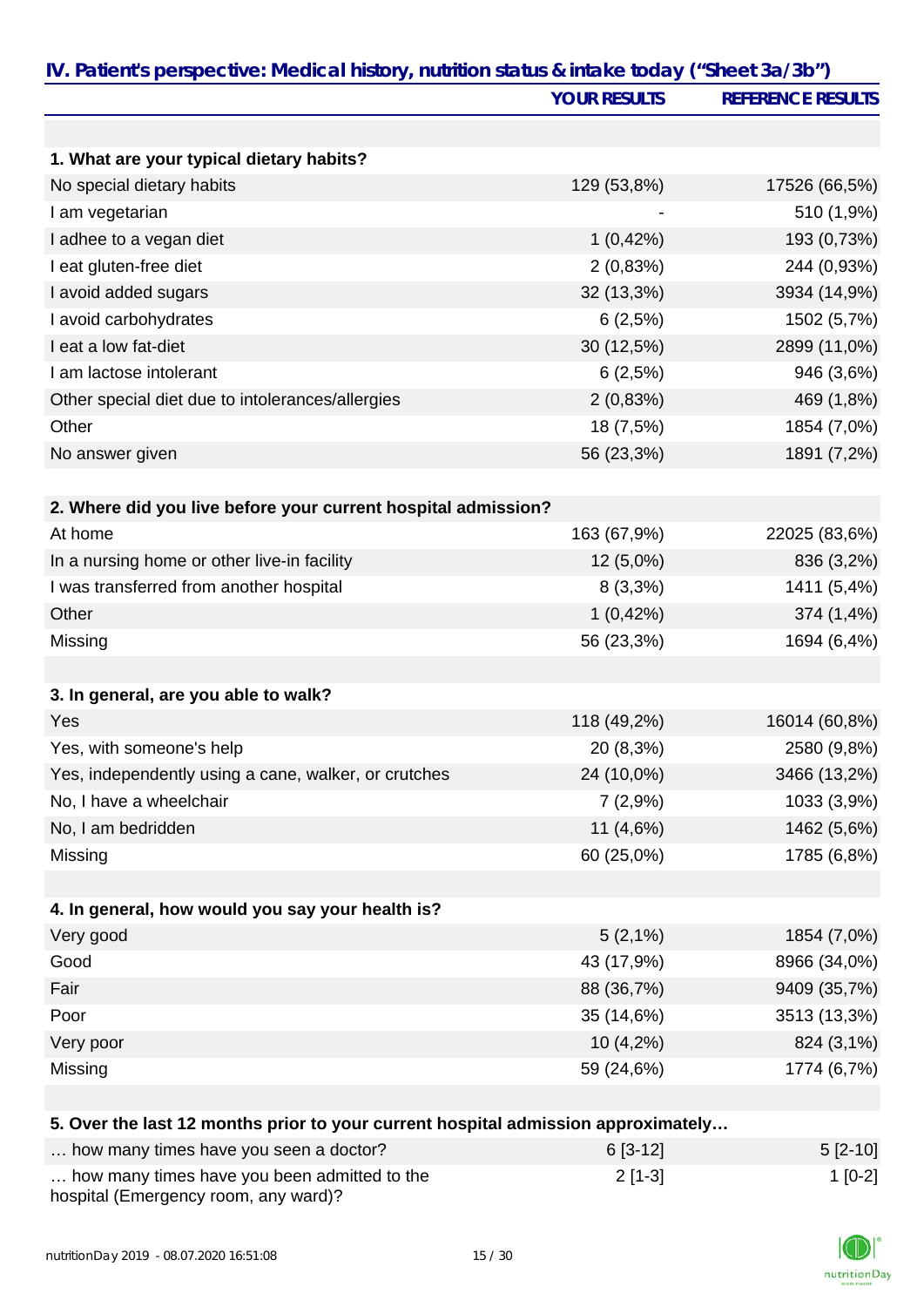| how many nights in total have you spent in hospital? | $9[3-18]$ | $5[0-15]$ |
|------------------------------------------------------|-----------|-----------|
|------------------------------------------------------|-----------|-----------|

| 6. How many different medications do you take routinely each day (prior to hospitalisation)? |                          |               |
|----------------------------------------------------------------------------------------------|--------------------------|---------------|
| $1 - 2$                                                                                      | 27 (11,3%)               | 4936 (18,7%)  |
| $3-5$                                                                                        | 54 (22,5%)               | 6672 (25,3%)  |
| More than 5                                                                                  | 89 (37,1%)               | 7906 (30,0%)  |
| None                                                                                         | 13 (5,4%)                | 3926 (14,9%)  |
| I do not know                                                                                | 1(0,42%)                 | 1077 (4,1%)   |
| Missing                                                                                      | 56 (23,3%)               | 1823 (6,9%)   |
| 7. Do you have health insurance?                                                             |                          |               |
| Yes, private insurance only                                                                  | 11 (4,6%)                | 4253 (16,1%)  |
| Yes, public insurance only                                                                   | 103 (42,9%)              | 12350 (46,9%) |
| Yes, both                                                                                    | 36 (15,0%)               | 3229 (12,3%)  |
| None                                                                                         | 28 (11,7%)               | 2938 (11,2%)  |
| I prefer not to answer                                                                       | $5(2,1\%)$               | 1314 (5,0%)   |
| Missing                                                                                      | 57 (23,8%)               | 2256 (8,6%)   |
|                                                                                              |                          |               |
| 8. What was your weight 5 years ago?                                                         | 72 [65-84]               | 72 [60-85]    |
| I do not know                                                                                | 44 (18,3%)               | 6267 (23,8%)  |
|                                                                                              |                          |               |
| 9a. Have you lost weight within the last 3 months?                                           |                          |               |
| Yes, intentionally                                                                           | 20 (8,3%)                | 2468 (9,4%)   |
| Yes, unintentionally                                                                         | 113 (47,1%)              | 10065 (38,2%) |
| No, my weight stayed the same                                                                | 53 (22,1%)               | 7869 (29,9%)  |
| No, I gained weight                                                                          | 36 (15,0%)               | 2857 (10,8%)  |
| I do not know                                                                                | 15 (6,3%)                | 2512 (9,5%)   |
| Missing                                                                                      | $3(1,3\%)$               | 569 (2,2%)    |
|                                                                                              |                          |               |
| 9b. If yes, how many kg did you lose?                                                        | $5[3-10]$                | $6[4-10]$     |
| I do not know                                                                                | 27 (20,3%)               | 1997 (15,9%)  |
|                                                                                              |                          |               |
| 10. Did you know about your hospitalisation two days<br>before admission? (Yes)              | 38 (22,0%)               | 9602 (40,6%)  |
| 11. Please indicate if you                                                                   |                          |               |
| were weighed at admission                                                                    | 54 (29,5%)               | 14112 (57,4%) |
| were informed about your nutrition status                                                    | 35 (19,1%)               | 8364 (34,3%)  |
| were informed about nutrition care options                                                   | 34 (18,6%)               | 7769 (31,9%)  |
| received special nutrition care                                                              | 48 (26,4%)               | 7463 (30,7%)  |
|                                                                                              |                          |               |
| 49. Haw well have you esten in the week hefere you were                                      | mitted to the heaptitel? |               |

| 12. How well have you eaten in the week before you were admitted to the hospital? |             |               |
|-----------------------------------------------------------------------------------|-------------|---------------|
| More than normal                                                                  | $9(3,8\%)$  | 1163 (4,4%)   |
| Normal                                                                            | 151 (62,9%) | 15832 (60,4%) |

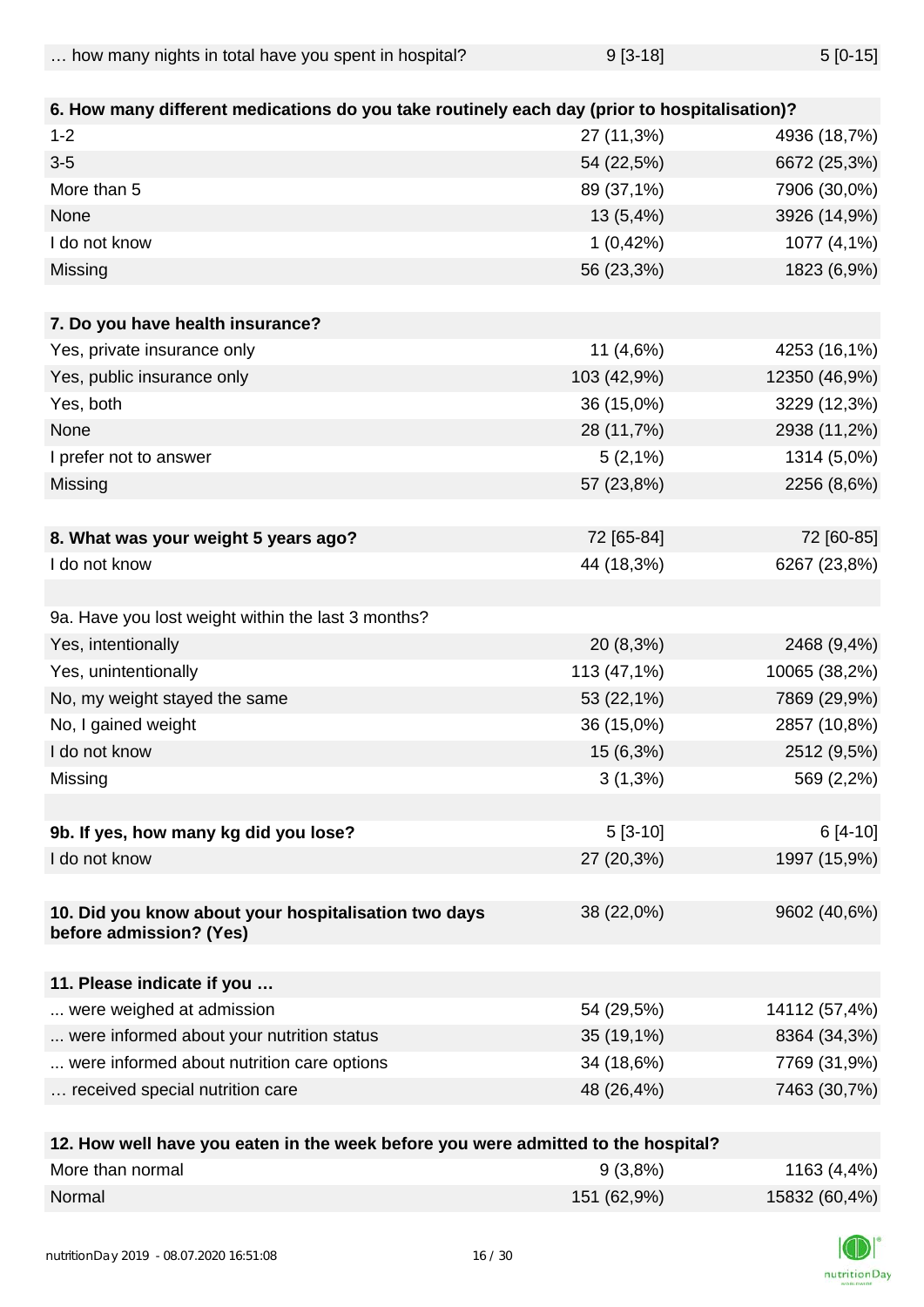| About 3/4 of normal                                                            | 23 (9,6%)    | 2728 (10,4%)  |
|--------------------------------------------------------------------------------|--------------|---------------|
| About half of normal                                                           | $30(12,5\%)$ | 3287 (12,5%)  |
| About a quarter to nearly nothing                                              | 20 (8,3%)    | 2496 (9,5%)   |
| I do not know                                                                  | 4(1,7%)      | 264 (1,0%)    |
| Missing                                                                        | $3(1,3\%)$   | 443 (1,7%)    |
|                                                                                |              |               |
| 13. In general, how satisfied are you with the food at the hospital?           |              |               |
| Very satisfied                                                                 | 36 (15,0%)   | 6066 (23,1%)  |
| Somewhat satisfied                                                             | 49 (20,4%)   | 8166 (31,2%)  |
| Neutral                                                                        | 59 (24,6%)   | 4867 (18,6%)  |
| <b>Dissatisfied</b>                                                            | 20 (8,3%)    | 2103 (8,0%)   |
| Very dissatisfied                                                              | 11 (4,6%)    | 726 (2,8%)    |
| I do not know                                                                  | $8(3,3\%)$   | 2021 (7,7%)   |
| Missing                                                                        | 57 (23,8%)   | 2264 (8,6%)   |
|                                                                                |              |               |
| 14. Did you get any help with eating TODAY?                                    |              |               |
| Yes, from family or friends                                                    | 35 (14,6%)   | 2448 (9,3%)   |
| Yes, from hospital staff                                                       | 9(3,8%)      | 1670 (6,4%)   |
| <b>No</b>                                                                      | 130 (54,2%)  | 19193 (73,2%) |
| I do not know                                                                  |              | 302 (1,2%)    |
| Missing                                                                        | 66 (27,5%)   | 2600 (9,9%)   |
|                                                                                |              |               |
| 15. Were you able to eat without interruption TODAY?                           | 117 (66,1%)  | 17231 (74,2%) |
| (Yes)                                                                          |              |               |
| 16a. Please indicate how much hospital food you ate for lunch or dinner TODAY: |              |               |
| About all                                                                      | 106 (44,2%)  | 12095 (46,1%) |
| 1/2                                                                            | 81 (33,8%)   | 6486 (24,7%)  |
| 1/4                                                                            | 29 (12,1%)   | 3353 (12,8%)  |
| Nothing                                                                        | 20 (8,3%)    | 3130 (11,9%)  |
| Missing                                                                        | 4(1,7%)      | 1149 (4,4%)   |
|                                                                                |              |               |
| 16b. The portion size of the meal I ordered TODAY was                          |              |               |
| Standard                                                                       | 123 (51,3%)  | 15979 (61,0%) |
| Smaller                                                                        | $3(1,3\%)$   | 2367 (9,0%)   |
| Larger                                                                         | 19 (7,9%)    | 1119 (4,3%)   |
| I do not know                                                                  | 23 (9,6%)    | 2429 (9,3%)   |
| Missing                                                                        | 72 (30,0%)   | 4319 (16,5%)  |
|                                                                                |              |               |
| 17. If you did not eat everything of your meal, please tell us why:            |              |               |
| I did not like the type of food offered                                        | 37 (28,5%)   | 2061 (15,9%)  |
| I did not like the smell/taste of the food                                     | 20 (15,4%)   | 1569 (12,1%)  |
| The food did not fit my cultural/religious preferences                         | 1(0,77%)     | 143 (1,1%)    |
| The food was too hot                                                           |              | 59 (0,45%)    |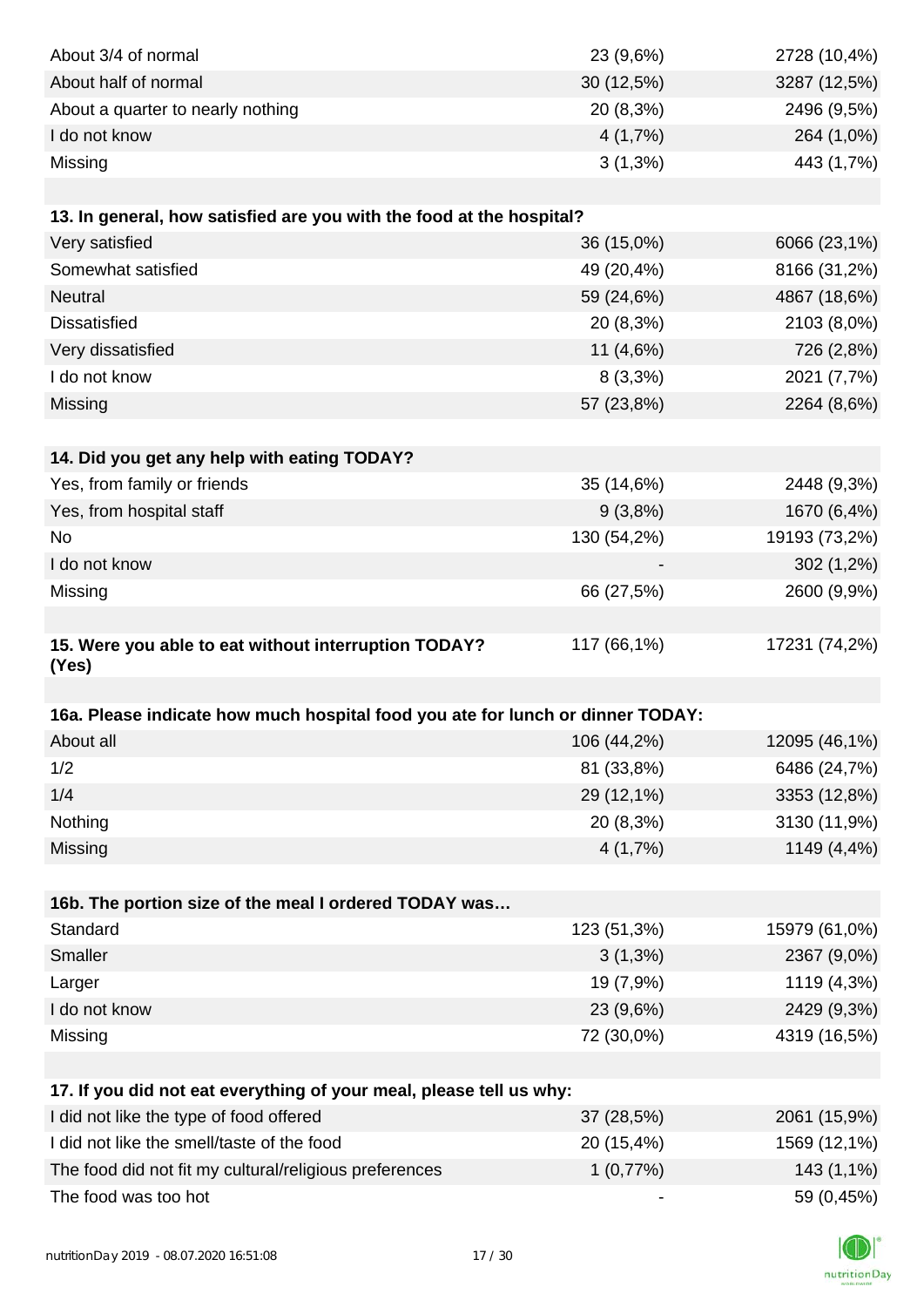| $4(3,1\%)$   | 296 (2,3%)   |
|--------------|--------------|
| -            | 96 (0,74%)   |
| $17(13,1\%)$ | 2205 (17,0%) |
| 53 (40,8%)   | 3830 (29,5%) |
| 6(4,6%)      | 761 (5,9%)   |
| 21 (16,2%)   | 1427 (11,0%) |
| $3(2,3\%)$   | 1029 (7,9%)  |
| 6(4,6%)      | 789 (6,1%)   |
| $3(2,3\%)$   | 208 (1,6%)   |
| $8(6,2\%)$   | 1289 (9,9%)  |
| 6(4,6%)      | 766 (5,9%)   |
| 1(0,77%)     | 139 (1,1%)   |
| 5(3,8%)      | 1829 (14,1%) |
|              |              |

|  |  |  | 18. Enter the number of glasses/cups of the drinks you consumed in the last 24 hours |
|--|--|--|--------------------------------------------------------------------------------------|
|  |  |  |                                                                                      |

| Water                                                               | $4[2-6]$   | $3[2-5]$     |
|---------------------------------------------------------------------|------------|--------------|
| Tea                                                                 | $0 [0-0]$  | $1[0-2]$     |
| Coffee                                                              | $1[1-2]$   | $1[1-2]$     |
| <b>Milk</b>                                                         | $1[1-2]$   | $1[0-1]$     |
| Fruit juice                                                         | $1 [0-1]$  | $1[0-2]$     |
| Soft drinks                                                         | $0 [0-0]$  | $0[0-1]$     |
| Nutrition drink                                                     | $0 [0-1]$  | $0[0-1]$     |
| Other                                                               | $0 [0-1]$  | $0[0-1]$     |
|                                                                     |            |              |
| 19a. Did you eat any food apart from hospital food<br><b>TODAY?</b> | 46 (27,7%) | 6580 (28,9%) |
|                                                                     |            |              |
| 19b. If yes, what did you eat?                                      |            |              |
| Sweet snacks                                                        | 22 (47,8%) | 1928 (29,3%) |
| Salty snacks                                                        | 12 (26,1%) | 749 (11,4%)  |
| Homemade food                                                       | 5(10,9%)   | 963 (14,6%)  |
| Fruits                                                              | 12 (26,1%) | 2551 (38,8%) |
| Dairy products                                                      | 4(8,7%)    | 724 (11,0%)  |
| Food delivered/restaurant                                           | $1(2,2\%)$ | 293 (4,5%)   |
| Sandwich                                                            | 5(10,9%)   | 421 (6,4%)   |
| Other                                                               | $1(2,2\%)$ | 1042 (15,8%) |
|                                                                     |            |              |
| 20. How has your food intake changed since your hospital admission? |            |              |

| For their that your tool minime changed onles your hooping admitioner. |            |               |
|------------------------------------------------------------------------|------------|---------------|
| Increased                                                              | 25 (10,4%) | 3706 (14,1%)  |
| Decreased                                                              | 72 (30,0%) | 7774 (29,7%)  |
| Stayed the same                                                        | 73 (30,4%) | 10331 (39,4%) |
| I do not know                                                          | $8(3,3\%)$ | 1690 (6,4%)   |
| Missing                                                                | 62 (25,8%) | 2712 (10,3%)  |

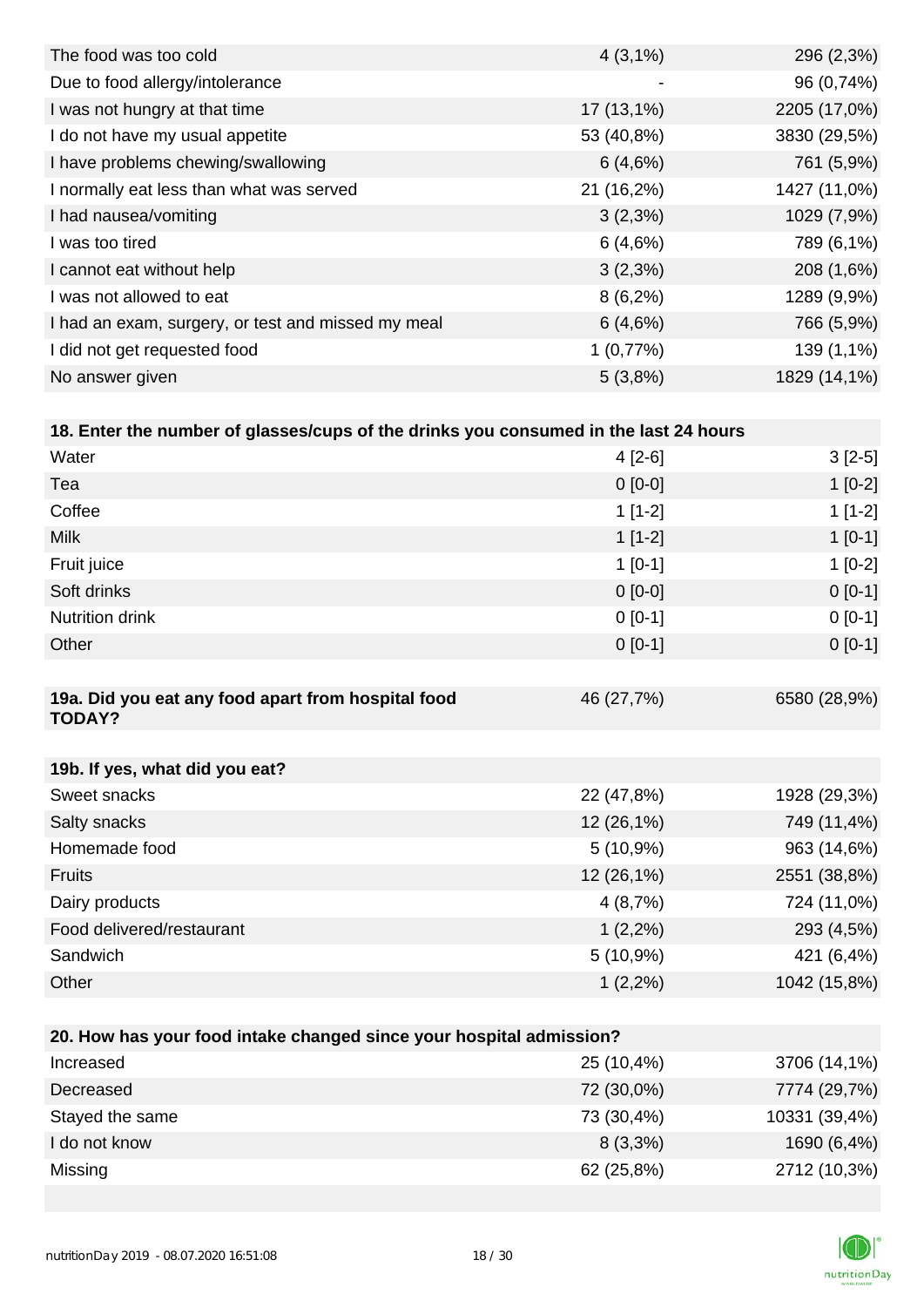| 21. TODAY I feel                                     |             |               |
|------------------------------------------------------|-------------|---------------|
| Stronger than at admission                           | 125 (52,1%) | 11240 (42,9%) |
| Weaker than at admission                             | 46 (19,2%)  | 4893 (18,7%)  |
| Same as at admission                                 | 59 (24,6%)  | 7428 (28,3%)  |
| I was admitted today                                 |             | 662 (2,5%)    |
| I do not know                                        | $5(2,1\%)$  | 1384 (5,3%)   |
| Missing                                              | $5(2,1\%)$  | 606 (2,3%)    |
|                                                      |             |               |
| 22. Can you walk without assistance TODAY?           |             |               |
| Yes                                                  | 132 (55,0%) | 15438 (58,9%) |
| No, only with assistance                             | 67 (27,9%)  | 6458 (24,6%)  |
| No, I stay in bed                                    | 33 (13,8%)  | 3018 (11,5%)  |
| Missing                                              | $8(3,3\%)$  | 1299 (5,0%)   |
|                                                      |             |               |
| 23. Did anyone help you complete this questionnaire? | 121 (68,4%) | 15731 (65,1%) |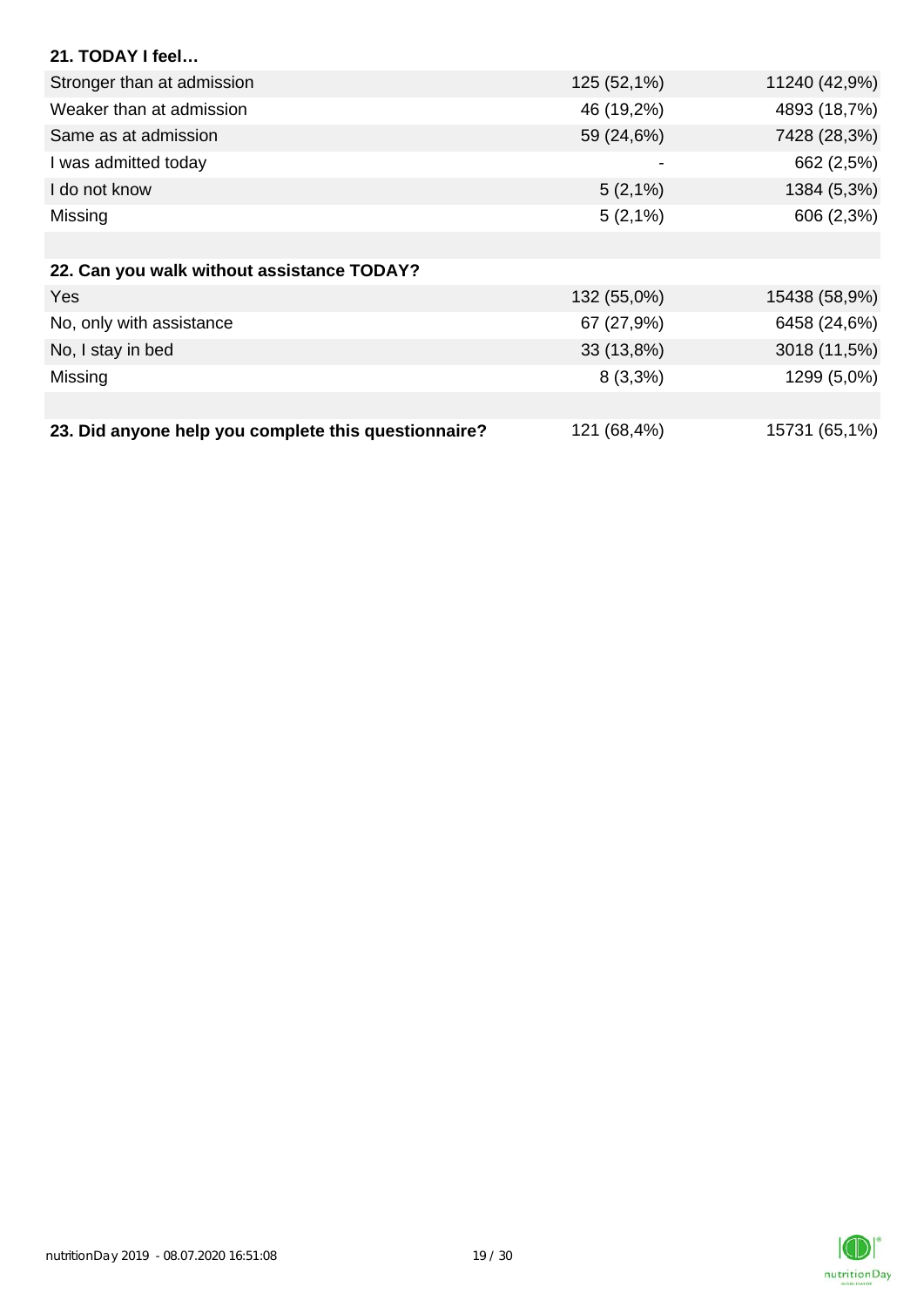| V. Oncology: Unit organisation and structures ("Sheet 1 onco")           | <b>YOUR RESULTS</b> |                          |
|--------------------------------------------------------------------------|---------------------|--------------------------|
|                                                                          |                     | <b>REFERENCE RESULTS</b> |
| Number of units with cancer patients:                                    | 4                   | 331                      |
| Computerized system in hospital:                                         | 4 units (100%) YES  | 312 units (94%) YES      |
|                                                                          |                     |                          |
| Nutritional treatment of cancer patients is part of overall<br>care plan | 4 units (100%) YES  | 297 units (90%) YES      |
| Nutritional treatment is considered                                      |                     |                          |
| Routinely                                                                |                     | 195 (58,9%)              |
| When patient asks                                                        |                     | 88 (26,6%)               |
| When body weight loss > 10%                                              |                     | 111 (33,5%)              |
| During palliative phase                                                  |                     | 91 (27,5%)               |
| Other                                                                    |                     | 23 (6,95%)               |
| Missing                                                                  |                     | 31 (9,37%)               |
|                                                                          |                     |                          |
| Nutritional treatment is not part of the comprehensive approach due to   |                     |                          |
| Lack of evidence                                                         | $\overline{a}$      | 10 (3,02%)               |
| No knowledge of the field                                                |                     | 11 (3,32%)               |
| No reimbursement                                                         |                     | 8(2,42%)                 |
| It feeds the tumour                                                      |                     | $2(0,60\%)$              |
| Other                                                                    |                     | 12 (3,63%)               |
| Nutritional therapy used for cancer patients                             |                     |                          |
| Nutrition according to nutrition plan                                    |                     | 217 (65,6%)              |
| Calculation of energy needs                                              |                     | 238 (71,9%)              |
|                                                                          |                     | 283 (85,5%)              |
| Monitoring patients intake and use of oral supplements<br>None           |                     |                          |
| Other                                                                    |                     | $7(2,11\%)$              |
| Missing                                                                  |                     | 16 (4,83%)<br>8(2,42%)   |
|                                                                          |                     |                          |
| Nutritional therapy is not used due to                                   |                     |                          |
| Lack of evidence                                                         |                     | $3(0,91\%)$              |
| Lack of experience                                                       |                     | 9(2,72%)                 |
| No reimbursement                                                         |                     | $5(1,51\%)$              |
| Lack of dietitians                                                       |                     | 14 (4,23%)               |
| Lack of other experts                                                    |                     | $4(1,21\%)$              |
| Other                                                                    |                     | $7(2,11\%)$              |
| Missing                                                                  |                     | $1(0,30\%)$              |

# **Assessment of parameters in cancer patients & methods used:**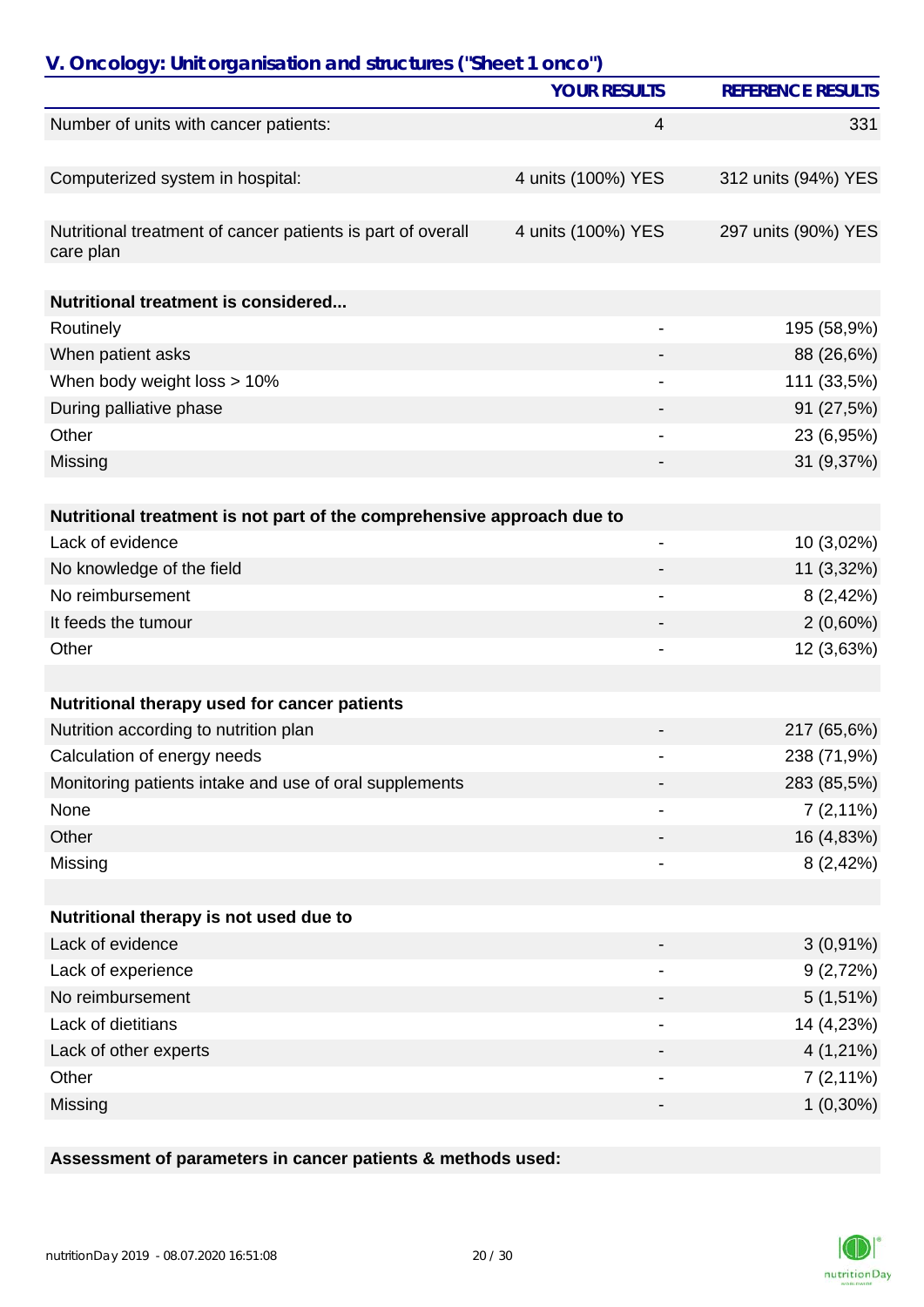| Anthropometry/Body composition: |                |             |
|---------------------------------|----------------|-------------|
| <b>Body weight</b>              |                |             |
| Regularly                       | 3(75,0%)       | 224 (67,7%) |
| At chemotherapy                 |                | 53 (16,0%)  |
| When necessary                  | $1(25,0\%)$    | 43 (13,0%)  |
| Never                           |                | 4 (1,21%)   |
| Unknown                         |                | $3(0,91\%)$ |
| Missing                         | -              | $4(1,21\%)$ |
|                                 |                |             |
| Anthropometrics (circumference) |                |             |
| Regularly                       |                | 38 (11,5%)  |
| At chemotherapy                 |                | $7(2,11\%)$ |
| When necessary                  | 3(75,0%)       | 118 (35,6%) |
| Never                           | 1(25,0%)       | 143 (43,2%) |
| Unknown                         |                | 10 (3,02%)  |
| Missing                         | $\overline{a}$ | 15 (4,53%)  |
|                                 |                |             |
| <b>BIA</b>                      |                |             |
| Regularly                       |                | 12 (3,63%)  |
| At chemotherapy                 |                | $4(1,21\%)$ |
| When necessary                  | $2(50,0\%)$    | 102 (30,8%) |
| Never                           | $2(50,0\%)$    | 187 (56,5%) |
| Unknown                         | -              | 12 (3,63%)  |
| Missing                         | -              | 14 (4,23%)  |
|                                 |                |             |
| <b>CT SCAN</b>                  |                |             |
| Regularly                       |                | 13 (3,93%)  |
| At chemotherapy                 |                | 4 (1,21%)   |
| When necessary                  | $2(50,0\%)$    | 84 (25,4%)  |
| Never                           | $2(50,0\%)$    | 199 (60,1%) |
| Unknown                         |                | 18 (5,44%)  |
| Missing                         |                | 13 (3,93%)  |
|                                 |                |             |
| <b>DEXA</b>                     |                |             |
| Regularly                       |                | $6(1,81\%)$ |
| At chemotherapy                 |                | $1(0,30\%)$ |
| When necessary                  |                | 55 (16,6%)  |
| Never                           | 4 (100%)       | 227 (68,6%) |
| Unknown                         |                | 27 (8,16%)  |
| Missing                         | -              | 15 (4,53%)  |
|                                 |                |             |
| <b>Other (body composition)</b> |                |             |
| Regularly                       |                | $6(1,81\%)$ |
| At chemotherapy                 |                | $1(0,30\%)$ |
|                                 |                | $\sqrt{N}$  |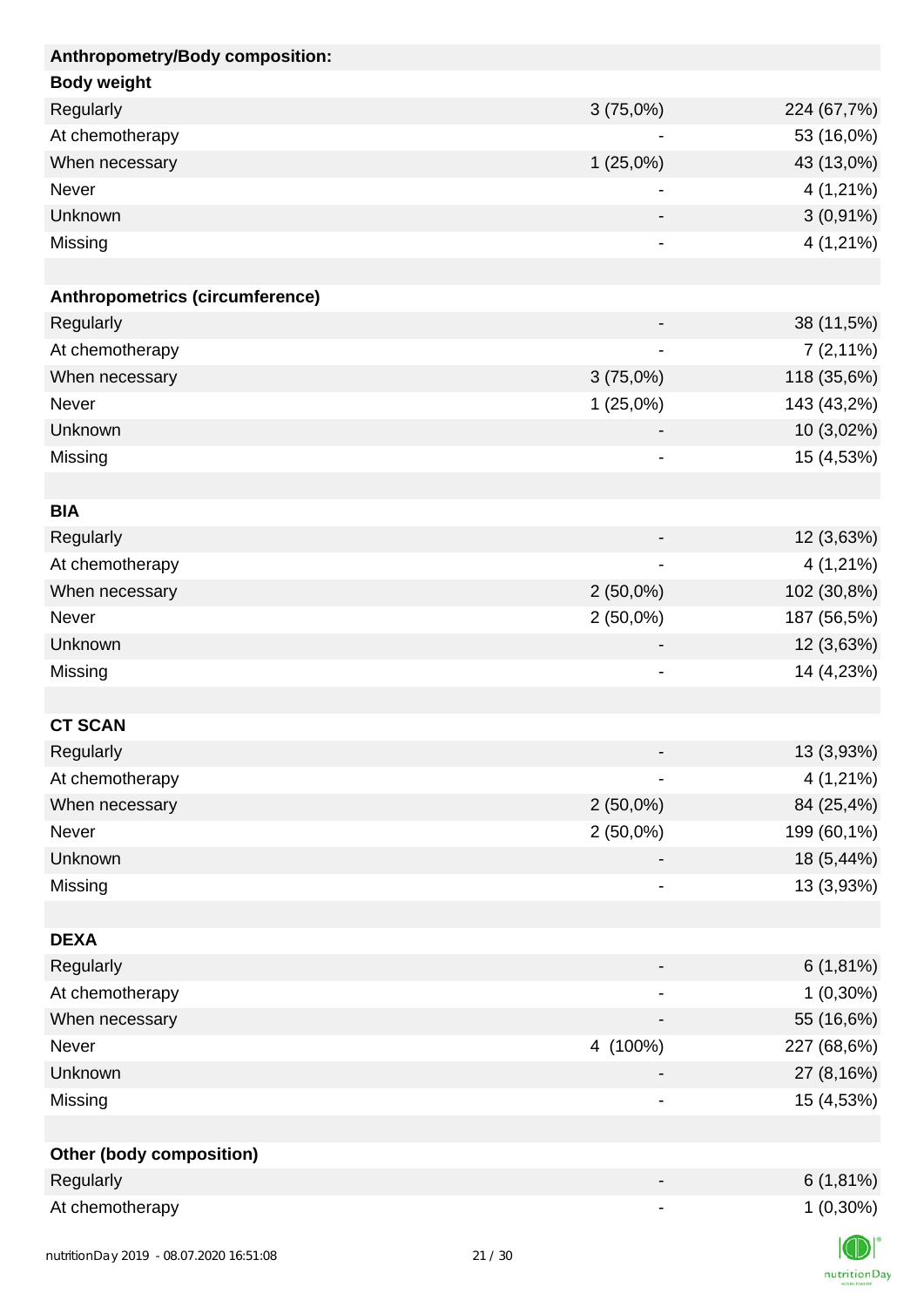| When necessary                       | $2(50,0\%)$                  | 47 (14,2%)  |
|--------------------------------------|------------------------------|-------------|
| <b>Never</b>                         | $2(50,0\%)$                  | 113 (34,1%) |
| Unknown                              |                              | 47 (14,2%)  |
| Missing                              | ۰                            | 117 (35,3%) |
|                                      |                              |             |
| <b>Body function:</b>                |                              |             |
| Handgrip                             |                              |             |
| Regularly                            |                              | 16 (4,83%)  |
| At chemotherapy                      | $\overline{a}$               | 9(2,72%)    |
| When necessary                       | 3(75,0%)                     | 98 (29,6%)  |
| Never                                | 1(25,0%)                     | 176 (53,2%) |
| Unknown                              |                              | 16 (4,83%)  |
| Missing                              | -                            | 16 (4,83%)  |
|                                      |                              |             |
| 6-minutes walking test               |                              |             |
| Regularly                            | $\qquad \qquad \blacksquare$ | 12 (3,63%)  |
| At chemotherapy                      |                              | $7(2,11\%)$ |
| When necessary                       | $2(50,0\%)$                  | 76 (23,0%)  |
| Never                                | $2(50,0\%)$                  | 193 (58,3%) |
| Unknown                              | $\overline{\phantom{a}}$     | 21 (6,34%)  |
| Missing                              |                              | 22 (6,65%)  |
|                                      |                              |             |
| <b>Other (body function)</b>         |                              |             |
| Regularly                            |                              | 16 (4,83%)  |
| At chemotherapy                      |                              | $1(0,30\%)$ |
| When necessary                       | $2(50,0\%)$                  | 60 (18,1%)  |
| Never                                | $2(50,0\%)$                  | 120 (36,3%) |
| Unknown                              |                              | 45 (13,6%)  |
| Missing                              |                              | 89 (26,9%)  |
|                                      |                              |             |
| Nutritional requirements, calculated |                              |             |
| Regularly                            | 3(75,0%)                     | 107 (32,3%) |
| At chemotherapy                      |                              | $3(0,91\%)$ |
| When necessary                       |                              | 160 (48,3%) |
| Never                                | 1(25,0%)                     | 15 (4,53%)  |
| Unknown                              |                              | $5(1,51\%)$ |
| Missing                              | -                            | 41 (12,4%)  |
|                                      |                              |             |
| <b>Nutritional intake:</b>           |                              |             |
| <b>Every meal</b>                    |                              |             |
| Regularly                            | $2(50,0\%)$                  | 84 (25,4%)  |
| At chemotherapy                      | $\blacksquare$               | $3(0,91\%)$ |
| When necessary                       |                              | 143 (43,2%) |
| Never                                | $1(25,0\%)$                  | 39 (11,8%)  |
|                                      |                              | $\sqrt{N}$  |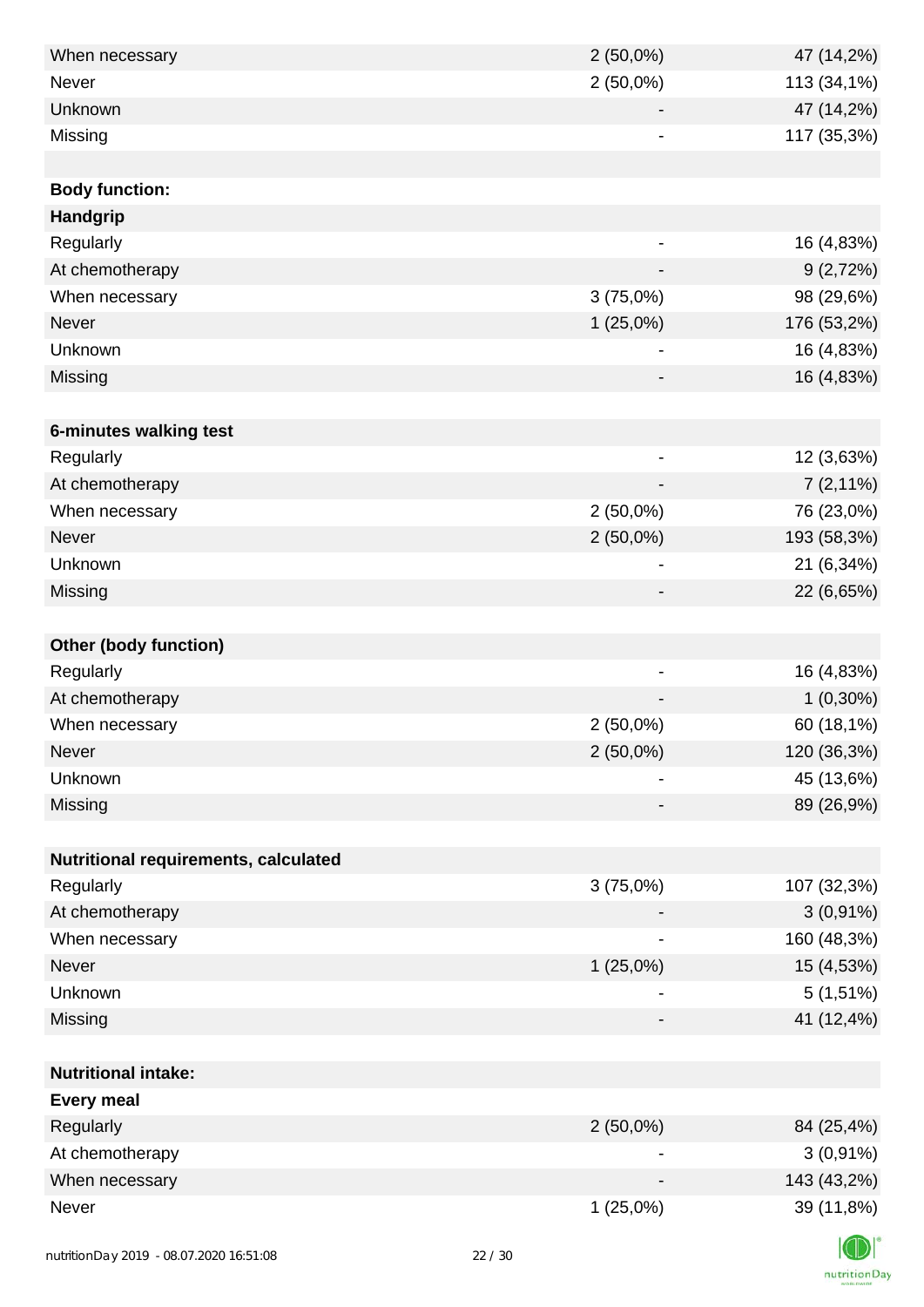| Unknown                    |             | 17 (5,14%)  |
|----------------------------|-------------|-------------|
| Missing                    | 1(25,0%)    | 45 (13,6%)  |
|                            |             |             |
| 1 meal per day             |             |             |
| Regularly                  |             | 26 (7,85%)  |
| At chemotherapy            |             | $3(0,91\%)$ |
| When necessary             |             | 112 (33,8%) |
| Never                      | 1(25,0%)    | 67 (20,2%)  |
| Unknown                    | $2(50,0\%)$ | 21 (6,34%)  |
| Missing                    | 1(25,0%)    | 102 (30,8%) |
|                            |             |             |
| 2 meals per day            |             |             |
| Regularly                  | -           | 26 (7,85%)  |
| At chemotherapy            |             | $1(0,30\%)$ |
| When necessary             |             | 109 (32,9%) |
| Never                      | $1(25,0\%)$ | 69 (20,8%)  |
| Unknown                    | $2(50,0\%)$ | 20 (6,04%)  |
| Missing                    | 1(25,0%)    | 106 (32,0%) |
|                            |             |             |
| 24h recall                 |             |             |
| Regularly                  | 1(25,0%)    | 67 (20,2%)  |
| At chemotherapy            |             | 8(2,42%)    |
| When necessary             | $2(50,0\%)$ | 130 (39,3%) |
| Never                      | $1(25,0\%)$ | 43 (13,0%)  |
| Unknown                    |             | 16 (4,83%)  |
| Missing                    |             | 67 (20,2%)  |
|                            |             |             |
| Other (nutritional intake) |             |             |
| Regularly                  |             | 12 (3,63%)  |
| At chemotherapy            |             | $1(0,30\%)$ |
| When necessary             | $2(50,0\%)$ | 61 (18,4%)  |
| Never                      | 1(25,0%)    | 55 (16,6%)  |
| Unknown                    |             | 43 (13,0%)  |
| Missing                    | 1(25,0%)    | 159 (48,0%) |
|                            |             |             |
| Questionnaire completed by |             |             |
| <b>Dietitian</b>           | $2(50,0\%)$ | 142 (42,9%) |
| <b>Nurse</b>               | 1(25,0%)    | 83 (25,1%)  |
| Physician                  | $1(25,0\%)$ | 75 (22,7%)  |
| Nutritional scientist      |             | 22 (6,65%)  |
| Other                      |             | $2(0,60\%)$ |
| Missing                    |             | $7(2,11\%)$ |

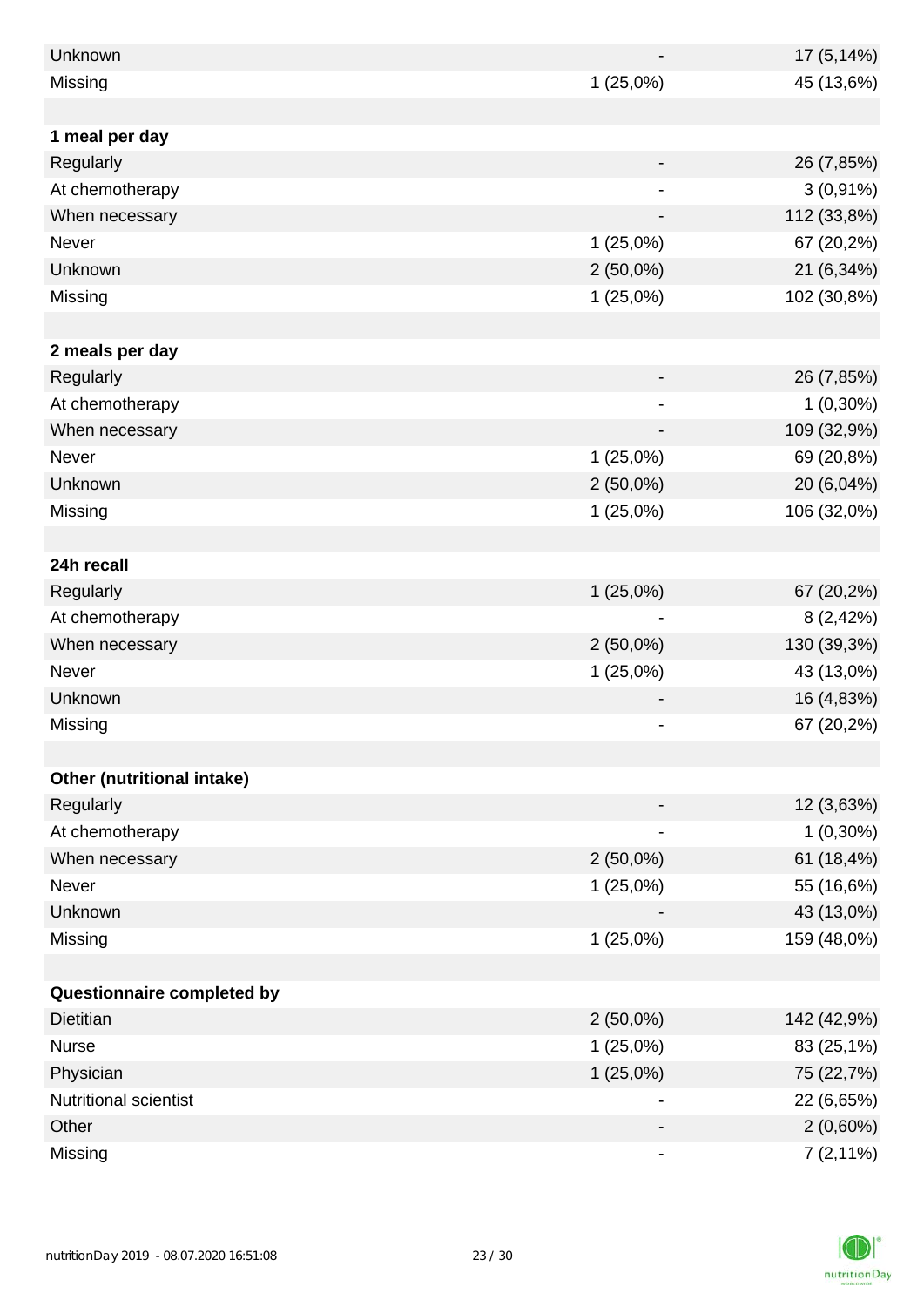| V. Oncology: Cancer patients - Diagnosis & therapy ("Sheet 2 onco") |                              |                          |  |
|---------------------------------------------------------------------|------------------------------|--------------------------|--|
|                                                                     | <b>YOUR RESULTS</b>          | <b>REFERENCE RESULTS</b> |  |
| Number of patients completing Sheet 2_onco:                         | 49                           | 3278                     |  |
|                                                                     |                              |                          |  |
| Demographic data:                                                   |                              |                          |  |
| Age (years)                                                         | 59 [29-90]                   | 64 [18-102]              |  |
| Female gender                                                       | 15 (30,6%)                   | 1437 (43,8%)             |  |
| Weight (kg)                                                         | $71,5 \pm 15,7$              | $65,7 \pm 16,5$          |  |
| Height (cm)                                                         | $166,7 \pm 6,2$              | $165,3 \pm 9,9$          |  |
| BMI (kg/m2)                                                         | $25,8 \pm 5,8$               | $23,9 \pm 4,9$           |  |
|                                                                     |                              |                          |  |
| <b>Outpatient (o)/Ward (w)</b>                                      |                              |                          |  |
| Outpatient(o)                                                       | 2(4,08%)                     | 166 (5,06%)              |  |
| Ward (w)                                                            | 47 (95,9%)                   | 3101 (94,6%)             |  |
| Missing                                                             |                              | 11 (0,34%)               |  |
| <b>Goal of Therapy</b>                                              |                              |                          |  |
| Curative                                                            | 22 (44,9%)                   | 1959 (59,8%)             |  |
| Palliative                                                          | 25 (51,0%)                   | 1091 (33,3%)             |  |
| Terminal                                                            |                              | 153 (4,67%)              |  |
| Missing                                                             | 2(4,08%)                     | 75 (2,29%)               |  |
|                                                                     |                              |                          |  |
| <b>Reason for admission</b>                                         |                              |                          |  |
| Clinical diagnostics                                                | -                            | 408 (12,4%)              |  |
| Therapy                                                             |                              | 1529 (46,6%)             |  |
| Surgery related                                                     |                              | 631 (19,2%)              |  |
| <b>Treatment complications</b>                                      |                              | 459 (14,0%)              |  |
| Poor health status                                                  | $\overline{\phantom{0}}$     | 430 (13,1%)              |  |
| Independent care difficult                                          |                              | 29 (0,88%)               |  |
| Missing                                                             |                              |                          |  |
|                                                                     |                              |                          |  |
| <b>Present cancer diagnosis</b>                                     |                              |                          |  |
| <b>Breast</b>                                                       |                              | 236 (7,20%)              |  |
| Colon, rectum                                                       |                              | 504 (15,4%)              |  |
| Prostate                                                            |                              | 102 (3,11%)              |  |
| Lung                                                                | $\qquad \qquad \blacksquare$ | 328 (10,0%)              |  |
| <b>Skin</b>                                                         |                              | 30 (0,92%)               |  |
| Kidney/bladder                                                      |                              | 128 (3,90%)              |  |
| Gastric/oesophageal                                                 |                              | 396 (12,1%)              |  |
| Pancreas                                                            |                              | 184 (5,61%)              |  |
| Lymphoma                                                            |                              | 284 (8,66%)              |  |
| Ears nose throat (ENT)                                              |                              | 140 (4,27%)              |  |
| Leukaemia                                                           |                              | 243 (7,41%)              |  |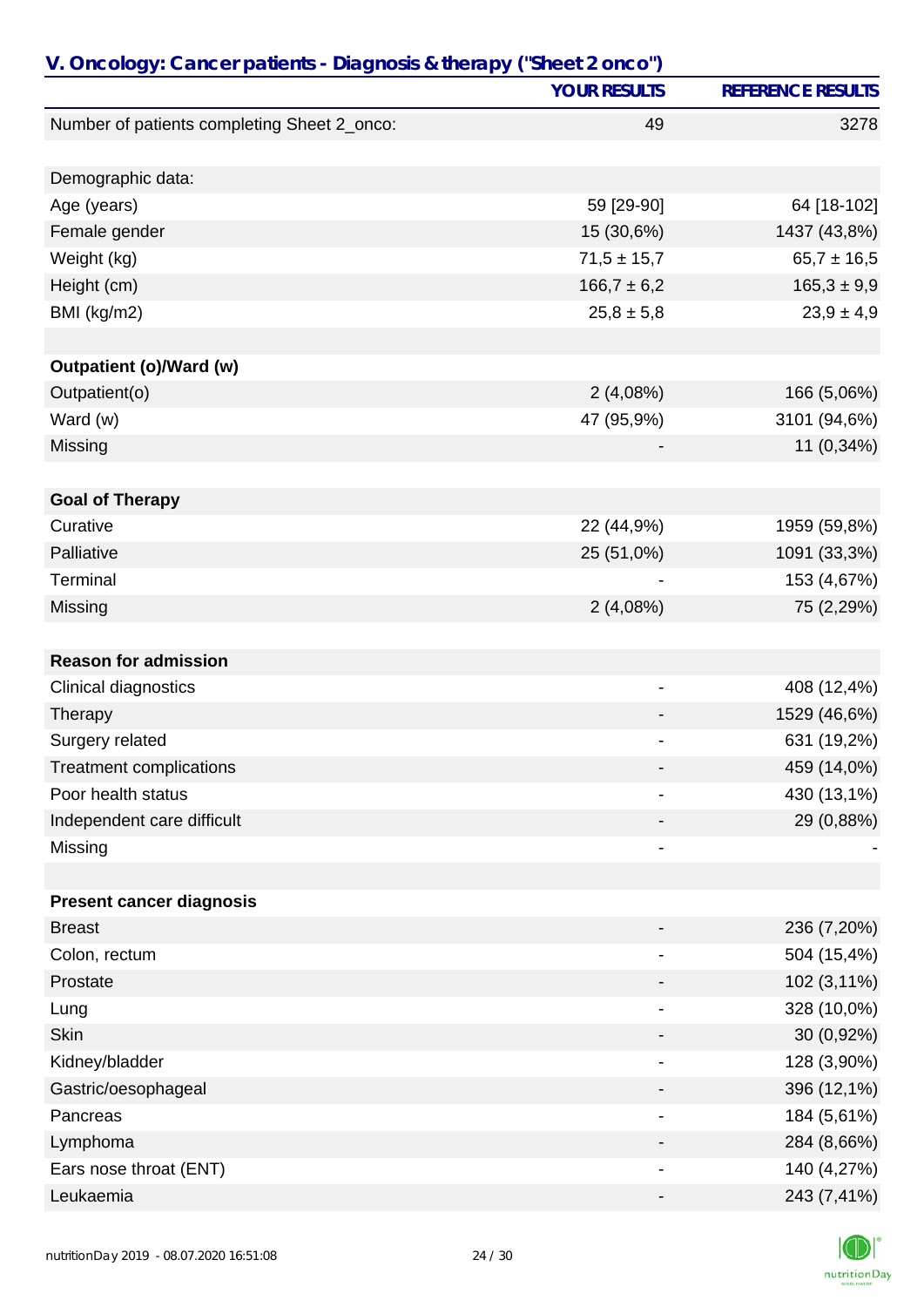| <b>Genital tract</b>           | $\qquad \qquad \blacksquare$ | 109 (3,33%)  |
|--------------------------------|------------------------------|--------------|
| Liver                          | $\overline{\phantom{a}}$     | 260 (7,93%)  |
| Sarcoma                        | $\qquad \qquad \blacksquare$ | 46 (1,40%)   |
| <b>Brain</b>                   | $\overline{\phantom{a}}$     | 52 (1,59%)   |
| Testicular                     | $\blacksquare$               | 14 (0,43%)   |
| Other                          |                              | 338 (10,3%)  |
| Missing                        | $\qquad \qquad \blacksquare$ | 45 (1,37%)   |
|                                |                              |              |
| <b>Time since diagnosis</b>    |                              |              |
| 0-2 months                     | 16 (32,7%)                   | 1019 (31,1%) |
| 3-5 months                     | 4(8,16%)                     | 544 (16,6%)  |
| 6-12 months                    | $9(18, 4\%)$                 | 551 (16,8%)  |
| 1-2 years                      | $9(18, 4\%)$                 | 436 (13,3%)  |
| 2-4 years                      | $6(12,2\%)$                  | 308 (9,40%)  |
| > 4 years                      | $3(6,12\%)$                  | 319 (9,73%)  |
| Missing                        | 2(4,08%)                     | 66 (2,01%)   |
|                                |                              |              |
| <b>Cancer staging</b>          |                              |              |
| 0=Carcinoma in situ            |                              | 152 (4,64%)  |
| I=Localized                    | $1(2,04\%)$                  | 654 (20,0%)  |
| II=Early locally advanced      | 3(6,12%)                     | 584 (17,8%)  |
| III=Late locally advanced      | 7 (14,3%)                    | 523 (16,0%)  |
| IV=Metastasised                | 18 (36,7%)                   | 993 (30,3%)  |
| <b>Missing</b>                 | 20 (40,8%)                   | 372 (11,3%)  |
|                                |                              |              |
| Time since first therapy start |                              |              |
| No therapy                     |                              | 319 (9,73%)  |
| Tumour staging/diagnosis       |                              | 314 (9,58%)  |
| 0-2 months                     |                              | 932 (28,4%)  |
| 3-5 months                     |                              | 427 (13,0%)  |
| 6-12 months                    | -                            | 498 (15,2%)  |
| 1-2 years                      |                              | 342 (10,4%)  |
| 2-4 years                      | $\overline{\phantom{a}}$     | 243 (7,41%)  |
| > 4 years                      | -                            | 284 (8,66%)  |
| Missing                        | $\overline{\phantom{a}}$     | 57 (1,74%)   |
|                                |                              |              |
| <b>Therapy situation</b>       |                              |              |
| Diagnosis                      | -                            | 345 (10,5%)  |
| Chemotherapy 1st line          |                              | 694 (21,2%)  |
| Chemotherapy > 1st line        |                              | 584 (17,8%)  |
| Radiotherapy                   | $\overline{\phantom{a}}$     | 262 (7,99%)  |
| Target therapy                 | -                            | 86 (2,62%)   |
| Hormone therapy                | $\overline{\phantom{a}}$     | 38 (1,16%)   |
| Palliative                     |                              | 321 (9,79%)  |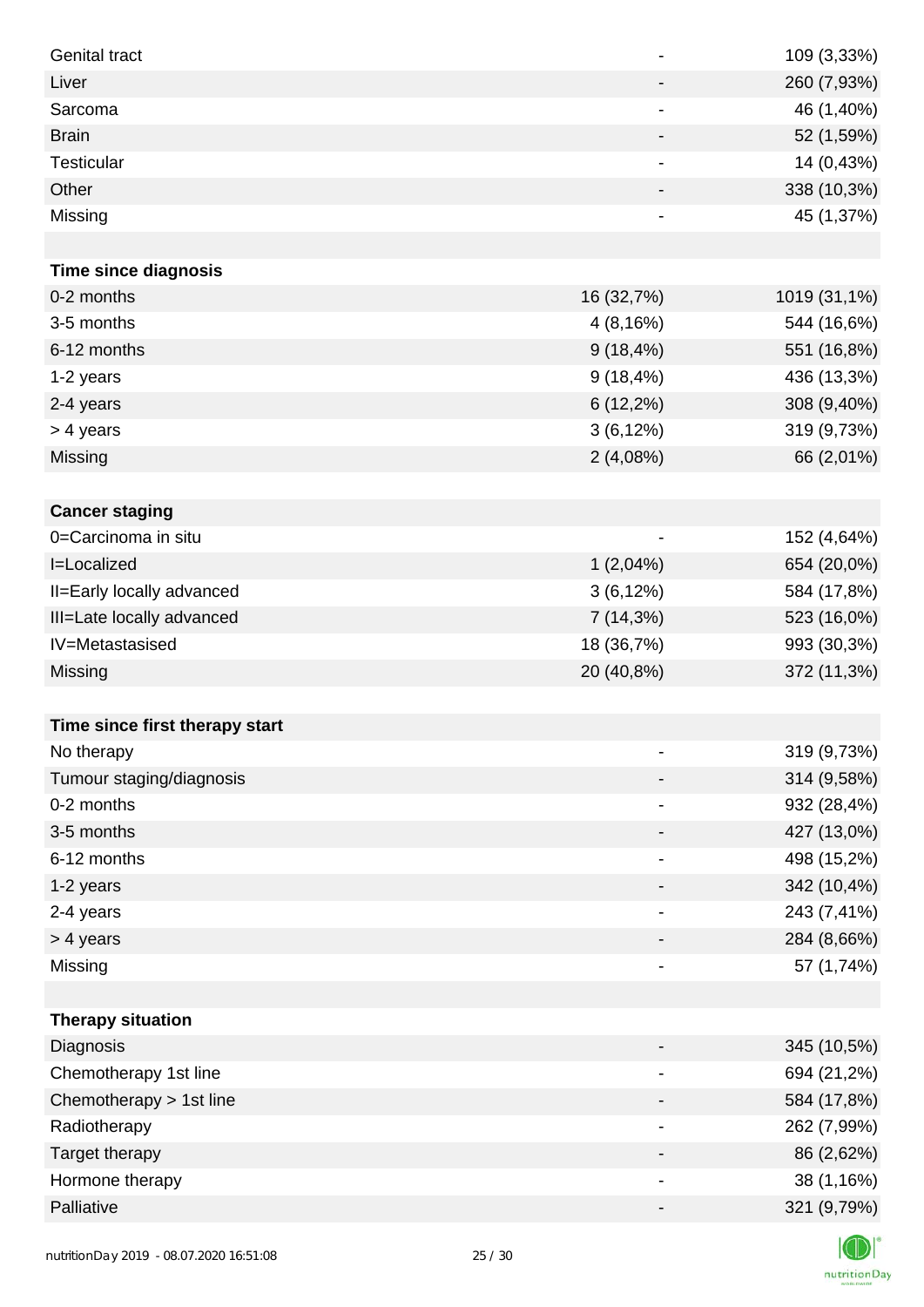| Surgery                                                                                  |                          | 846 (25,8%)  |
|------------------------------------------------------------------------------------------|--------------------------|--------------|
| Cancer related complications                                                             |                          | 299 (9,12%)  |
| Therapy related complications                                                            |                          | 138 (4,21%)  |
| Missing                                                                                  |                          | 55 (1,68%)   |
|                                                                                          |                          |              |
| <b>Infections</b>                                                                        |                          |              |
| None                                                                                     | 32 (65,3%)               | 2414 (73,6%) |
| Local                                                                                    | $9(18, 4\%)$             | 506 (15,4%)  |
| General                                                                                  | 7(14,3%)                 | 274 (8,36%)  |
| Missing                                                                                  | 1(2,04%)                 | 84 (2,56%)   |
|                                                                                          |                          |              |
| <b>Nutrition Treatment</b>                                                               |                          |              |
| No special diet                                                                          |                          | 1329 (40,5%) |
| Individualized diet plan                                                                 |                          | 974 (29,7%)  |
| Energy rich/protein rich ONS                                                             | $\blacksquare$           | 624 (19,0%)  |
| Enteral nutrition (via NGT/PEG)                                                          |                          | 184 (5,61%)  |
| Parenteral nutrition                                                                     |                          | 312 (9,52%)  |
| ONS enriched with special nutrients                                                      |                          | 100 (3,05%)  |
| Special nutrients (EPA, branched chained amino acids,<br>glutamine, arginine, carnitine) |                          | 49 (1,49%)   |
| Personal preferences                                                                     |                          | 342 (10,4%)  |
| Counselling                                                                              | $\overline{\phantom{a}}$ | 234 (7,14%)  |
| Other                                                                                    |                          | 132 (4,03%)  |
| Missing                                                                                  |                          |              |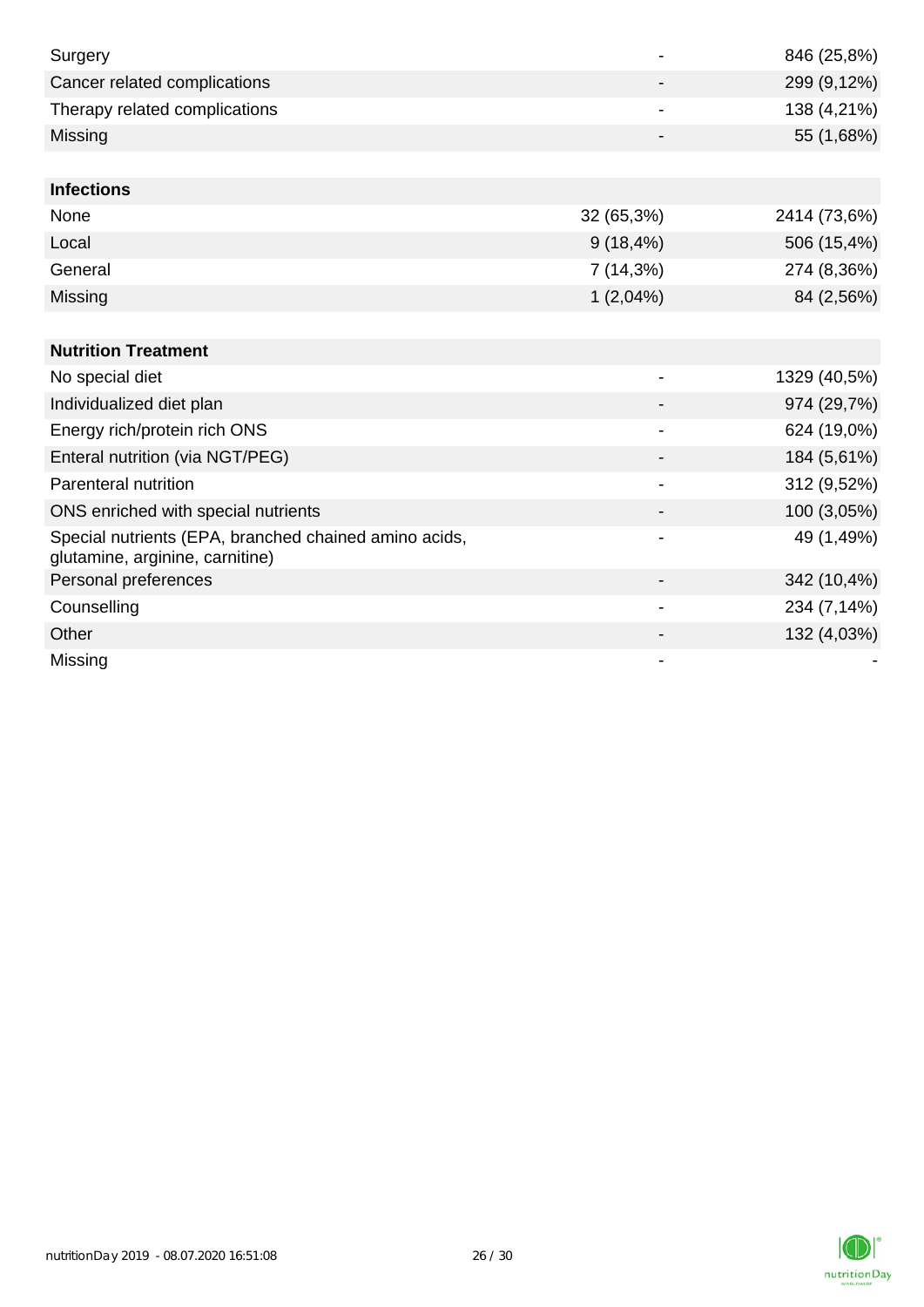| V. Oncology: Cancer patients - Appetite, food intake & quality of life ("Sheet 3 onco") |                     |                          |
|-----------------------------------------------------------------------------------------|---------------------|--------------------------|
|                                                                                         | <b>YOUR RESULTS</b> | <b>REFERENCE RESULTS</b> |
| Number of patients completing Sheet 3_onco:                                             | 49                  | 3248                     |
|                                                                                         |                     |                          |
| Body weight prior to becoming ill                                                       | 77 [49-114]         | 70 [20-180]              |
|                                                                                         |                     |                          |
| Actual body weight                                                                      | 70 [40-122]         | 64 [11-175]              |
|                                                                                         |                     |                          |
| Change in weight was                                                                    |                     |                          |
| Intentional                                                                             | 3(6,12%)            | 130 (3,97%)              |
| Unintentional                                                                           | 35 (71,4%)          | 2109 (64,3%)             |
| Weight is stable                                                                        | 7(14,3%)            | 524 (16,0%)              |
| Missing                                                                                 | 1(2,04%)            | 99 (3,02%)               |
| During the last week                                                                    |                     |                          |
| Patients who have had pain:                                                             |                     |                          |
| Not at all                                                                              | 16 (32,7%)          | 1075 (32,8%)             |
| A little                                                                                | 13 (26,5%)          | 966 (29,5%)              |
|                                                                                         |                     |                          |
| Quite a bit                                                                             | 10 (20,4%)          | 585 (17,8%)              |
| Very much                                                                               | 10 (20,4%)          | 379 (11,6%)              |
| Missing                                                                                 |                     | 242 (7,38%)              |
| Patients who needed a rest:                                                             |                     |                          |
| Not at all                                                                              | 7(14,3%)            | 676 (20,6%)              |
| A little                                                                                | 15 (30,6%)          | 995 (30,4%)              |
| Quite a bit                                                                             | 17 (34,7%)          | 774 (23,6%)              |
|                                                                                         |                     |                          |
| Very much                                                                               | 8 (16,3%)           | 535 (16,3%)              |
| Missing                                                                                 |                     | 256 (7,81%)              |
| Patients who felt weak:                                                                 |                     |                          |
| Not at all                                                                              | $3(6,12\%)$         | 688 (21,0%)              |
| A little                                                                                | 12 (24,5%)          | 995 (30,4%)              |
| Quite a bit                                                                             | 26 (53,1%)          | 783 (23,9%)              |
| Very much                                                                               | 8 (16,3%)           | 535 (16,3%)              |
|                                                                                         |                     |                          |
| Missing                                                                                 |                     | 244 (7,44%)              |
| Patients who felt depressed:                                                            |                     |                          |
| Not at all                                                                              | 19 (38,8%)          | 1154 (35,2%)             |
| A little                                                                                | 18 (36,7%)          | 1026 (31,3%)             |
| Quite a bit                                                                             | $6(12,2\%)$         | 499 (15,2%)              |
| Very much                                                                               | $5(10,2\%)$         | 282 (8,60%)              |
| Missing                                                                                 |                     | 255 (7,78%)              |

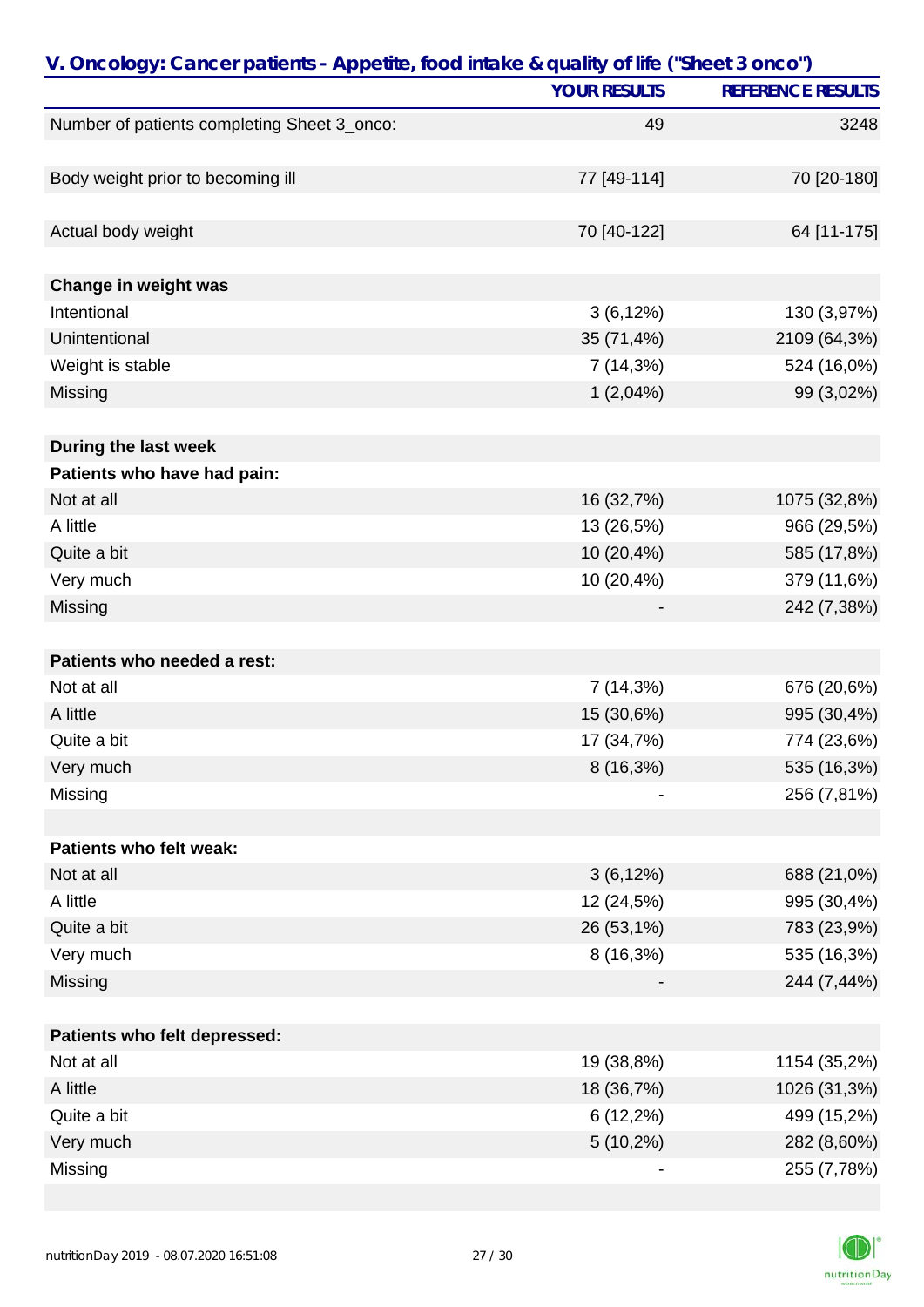| Patients who were tired:                                    |             |              |
|-------------------------------------------------------------|-------------|--------------|
| Not at all                                                  | $6(12,2\%)$ | 700 (21,4%)  |
| A little                                                    | 12 (24,5%)  | 1048 (32,0%) |
| Quite a bit                                                 | 22 (44,9%)  | 755 (23,0%)  |
| Very much                                                   | 8 (16,3%)   | 494 (15,1%)  |
| Missing                                                     |             | 243 (7,41%)  |
| Patients whose pain interfered with their daily activities: |             |              |
| Not at all                                                  | 14 (28,6%)  | 1203 (36,7%) |
| A little                                                    | 10 (20,4%)  | 789 (24,1%)  |
| Quite a bit                                                 | 14 (28,6%)  | 548 (16,7%)  |
| Very much                                                   | 10 (20,4%)  | 421 (12,8%)  |
| Missing                                                     |             | 267 (8,15%)  |
|                                                             |             |              |
| Patients who lacked appetite:                               |             |              |
| Not at all                                                  | 13 (26,5%)  | 1102 (33,6%) |
| A little                                                    | 7 (14,3%)   | 840 (25,6%)  |
| Quite a bit                                                 | 18 (36,7%)  | 567 (17,3%)  |
| Very much                                                   | 11 (22,4%)  | 465 (14,2%)  |
| Missing                                                     |             | 261 (7,96%)  |
|                                                             |             |              |
| <b>Just now</b>                                             |             |              |
| Patients who have pain:                                     |             |              |
| Not at all                                                  | 24 (49,0%)  | 1281 (39,1%) |
| A little                                                    | 21 (42,9%)  | 1090 (33,3%) |
| Quite a bit                                                 | $1(2,04\%)$ | 444 (13,5%)  |
| Very much                                                   | 3(6,12%)    | 167 (5,09%)  |
| Missing                                                     |             | 258 (7,87%)  |
|                                                             |             |              |
| Patients who need a rest:                                   |             |              |
| Not at all                                                  | $6(12,2\%)$ | 671 (20,5%)  |
| A little                                                    | 18 (36,7%)  | 1142 (34,8%) |
| Quite a bit                                                 | 17 (34,7%)  | 759 (23,2%)  |
| Very much                                                   | 7 (14,3%)   | 393 (12,0%)  |
| Missing                                                     |             | 266 (8,11%)  |
|                                                             |             |              |
| Patients who feel weak:                                     |             |              |
| Not at all                                                  | $5(10,2\%)$ | 760 (23,2%)  |
| A little                                                    | 21 (42,9%)  | 1079 (32,9%) |
| Quite a bit                                                 | 17 (34,7%)  | 740 (22,6%)  |
| Very much                                                   | $5(10,2\%)$ | 386 (11,8%)  |
| Missing                                                     | $1(2,04\%)$ | 265 (8,08%)  |

### **Patients who are depressed:**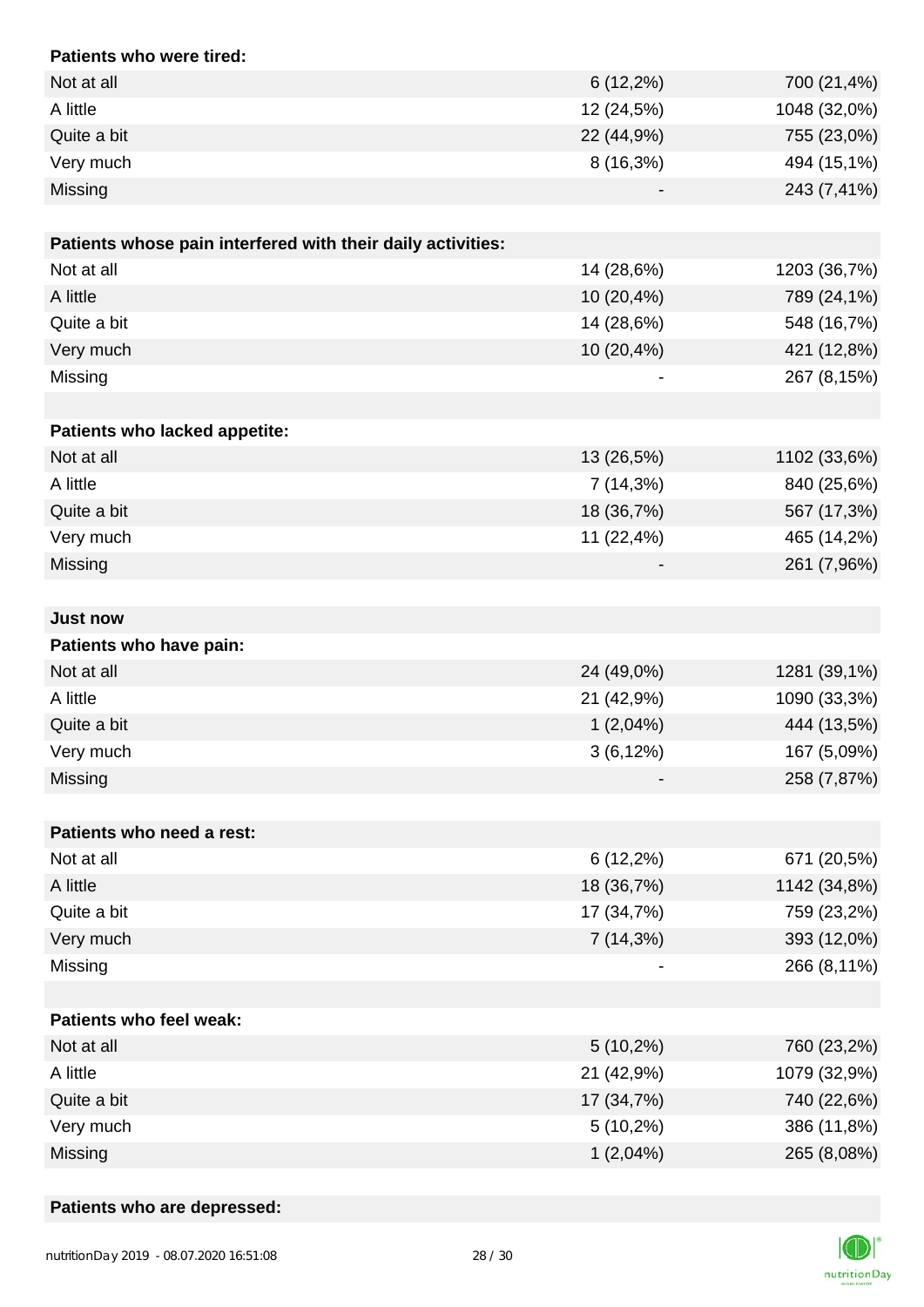| Not at all                                                  | 21 (42,9%)                   | 1318 (40,2%) |
|-------------------------------------------------------------|------------------------------|--------------|
| A little                                                    | 22 (44,9%)                   | 1001 (30,5%) |
| Quite a bit                                                 | $1(2,04\%)$                  | 431 (13,1%)  |
| Very much                                                   | 4(8,16%)                     | 199 (6,07%)  |
| Missing                                                     |                              | 270 (8,24%)  |
|                                                             |                              |              |
| <b>Patients who are tired:</b>                              |                              |              |
| Not at all                                                  | $5(10,2\%)$                  | 799 (24,4%)  |
| A little                                                    | 21 (42,9%)                   | 1157 (35,3%) |
| Quite a bit                                                 | 18 (36,7%)                   | 651 (19,9%)  |
| Very much                                                   | $5(10,2\%)$                  | 352 (10,7%)  |
| Missing                                                     |                              | 270 (8,24%)  |
|                                                             |                              |              |
| Patients whose pain interferes with their daily activities: |                              |              |
| Not at all                                                  | 14 (28,6%)                   | 1232 (37,6%) |
| A little                                                    | 20 (40,8%)                   | 858 (26,2%)  |
| Quite a bit                                                 | $9(18, 4\%)$                 | 531 (16,2%)  |
| Very much                                                   | $6(12,2\%)$                  | 318 (9,70%)  |
| Missing                                                     |                              | 288 (8,79%)  |
|                                                             |                              |              |
| Patients who lack appetite:                                 |                              |              |
| Not at all                                                  | 15 (30,6%)                   | 1159 (35,4%) |
| A little                                                    | 13 (26,5%)                   | 880 (26,8%)  |
| Quite a bit                                                 | 15 (30,6%)                   | 550 (16,8%)  |
| Very much                                                   | $6(12,2\%)$                  | 355 (10,8%)  |
| Missing                                                     |                              | 285 (8,69%)  |
|                                                             |                              |              |
| Reasons for change in appetite/food intake                  |                              |              |
| Nausea/Vomiting                                             | $\overline{a}$               | 612 (18,7%)  |
| Inflammation in mouth                                       |                              | 160 (4,88%)  |
| Pain                                                        | $\qquad \qquad \blacksquare$ | 454 (13,8%)  |
| Constipation                                                |                              | 258 (7,87%)  |
| Diarrhea                                                    |                              | 188 (5,74%)  |
| Change in taste/smell                                       |                              | 447 (13,6%)  |
| Early satiation/Loss of appetite                            |                              | 771 (23,5%)  |
| Other                                                       |                              | 544 (16,6%)  |
| Missing                                                     | 34 (69,4%)                   | 121 (3,69%)  |
|                                                             |                              |              |
| Maximum activity performed by patients                      |                              |              |
| Able to do sports                                           | $1(2,04\%)$                  | 135 (4,12%)  |
| Fully active                                                | $1(2,04\%)$                  | 462 (14,1%)  |
| Able to carry out light activities                          | 12 (24,5%)                   | 675 (20,6%)  |
| Able to carry out self care                                 | 17 (34,7%)                   | 777 (23,7%)  |
| Able to carry out limited self care                         | 7(14,3%)                     | 487 (14,9%)  |
|                                                             |                              |              |